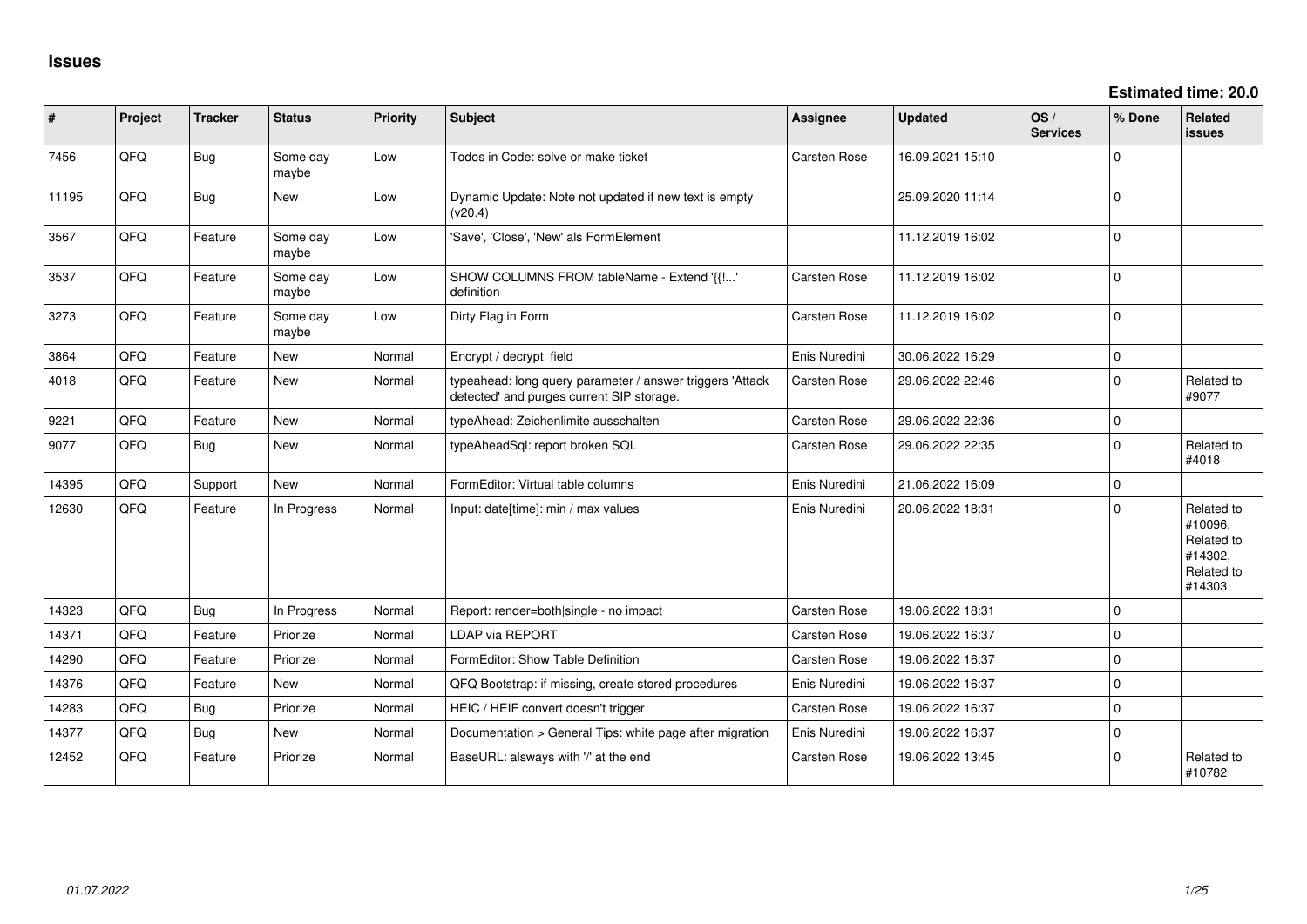| $\vert$ # | Project | <b>Tracker</b> | <b>Status</b>     | <b>Priority</b> | Subject                                                             | Assignee      | <b>Updated</b>   | OS/<br><b>Services</b> | % Done      | Related<br><b>issues</b>                                                                                                                                              |
|-----------|---------|----------------|-------------------|-----------------|---------------------------------------------------------------------|---------------|------------------|------------------------|-------------|-----------------------------------------------------------------------------------------------------------------------------------------------------------------------|
| 14320     | QFQ     | Feature        | ToDo              | Normal          | Allow specific HTML Tags and Attributes: general, TinyMCE           | Enis Nuredini | 17.06.2022 10:44 |                        | $\Omega$    | Related to<br>#12664,<br>Related to<br>#12039,<br>Related to<br>#11702,<br>Related to<br>#7239,<br>Related to<br>#3708,<br>Related to<br>#3646,<br>Related to<br>#880 |
| 12262     | QFQ     | Feature        | ToDo              | Normal          | Form buttons on top: more customable                                | Enis Nuredini | 17.06.2022 10:44 |                        | $\Omega$    | Related to<br>#13945, Has<br>duplicate<br>#4046, Has<br>duplicate<br>#10080                                                                                           |
| 14303     | QFQ     | <b>Bug</b>     | ToDo              | Normal          | datetime broken with picker                                         | Enis Nuredini | 17.06.2022 09:02 |                        | $\mathbf 0$ | Related to<br>#12630                                                                                                                                                  |
| 13608     | QFQ     | Feature        | Some day<br>maybe | Normal          | Automatic Browser Language Redirect                                 | Enis Nuredini | 17.06.2022 08:35 |                        | $\pmb{0}$   |                                                                                                                                                                       |
| 14322     | QFQ     | <b>Bug</b>     | New               | Normal          | Form Load: by default no scroll (save & close should be<br>visible) | Enis Nuredini | 15.06.2022 14:12 |                        | $\mathbf 0$ | Related to<br>#14321,<br>Related to<br>#6232                                                                                                                          |
| 14305     | QFQ     | <b>Bug</b>     | <b>New</b>        | Normal          | Inline Report editing does not create history entries               | Carsten Rose  | 10.06.2022 11:55 |                        | $\mathbf 0$ |                                                                                                                                                                       |
| 14304     | QFQ     | <b>Bug</b>     | New               | Normal          | table sorter view safer does not work                               | Carsten Rose  | 10.06.2022 11:49 |                        | $\pmb{0}$   |                                                                                                                                                                       |
| 7732      | QFQ     | Feature        | Some day<br>maybe | Normal          | Javascript: Lazy Loading der add on libs                            | Benjamin Baer | 08.06.2022 10:38 |                        | $\mathbf 0$ | Related to<br>#12611,<br>Related to<br>#12490,<br>Related to<br>#10013                                                                                                |
| 10013     | QFQ     | Feature        | Some day<br>maybe | Normal          | FE.typ=editor: CodeMirror                                           | Carsten Rose  | 08.06.2022 10:37 |                        | $\mathbf 0$ | Related to<br>#12611,<br>Related to<br>#12490,<br>Related to<br>#7732                                                                                                 |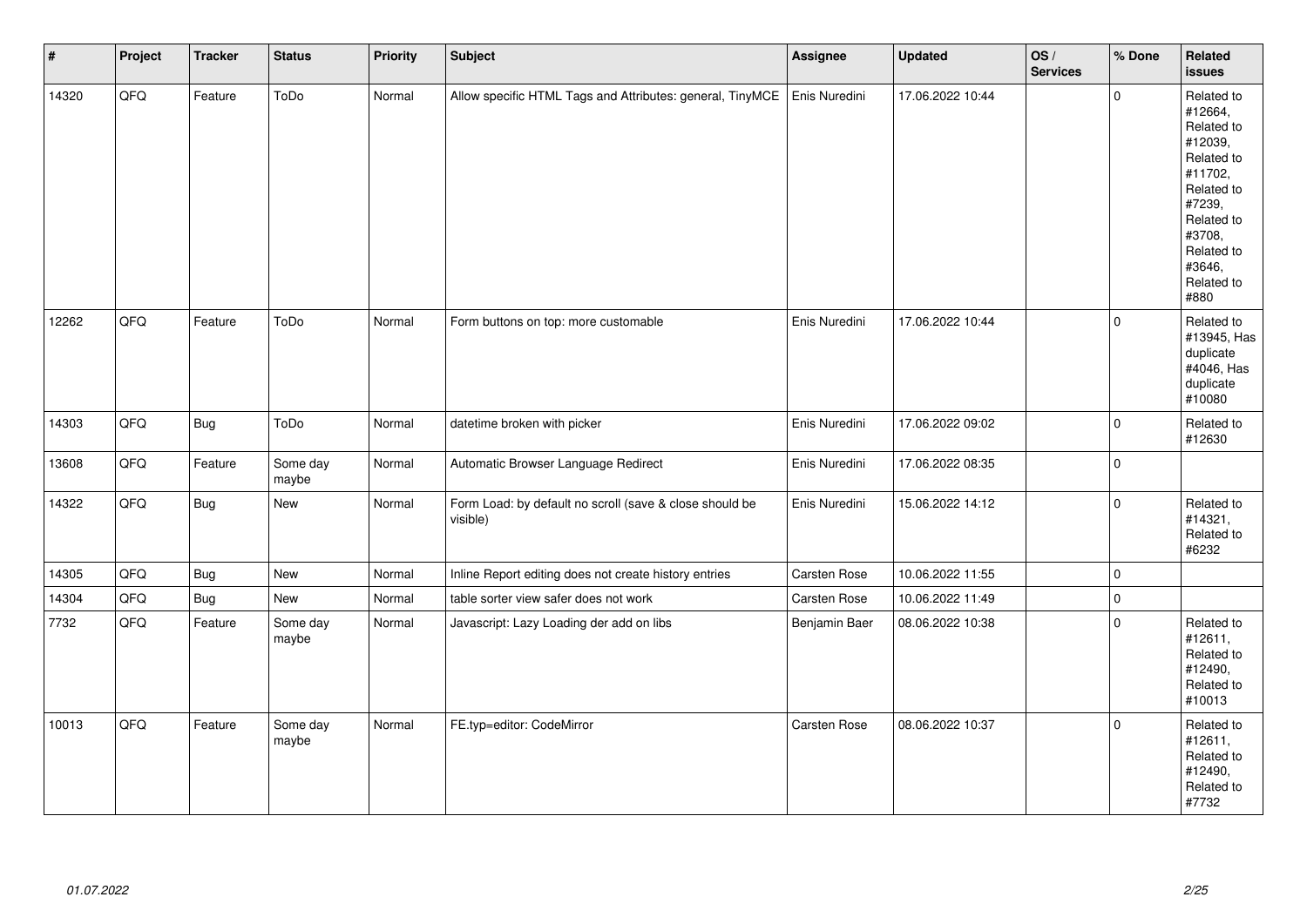| #     | Project | <b>Tracker</b> | <b>Status</b>     | <b>Priority</b> | <b>Subject</b>                                                                       | <b>Assignee</b>        | <b>Updated</b>   | OS/<br><b>Services</b> | % Done      | Related<br><b>issues</b>                                              |
|-------|---------|----------------|-------------------|-----------------|--------------------------------------------------------------------------------------|------------------------|------------------|------------------------|-------------|-----------------------------------------------------------------------|
| 12490 | QFQ     | Feature        | <b>New</b>        | Normal          | Loading Plugins in QFQ - see what tinymce does. (lazy<br>loading)                    | Benjamin Baer          | 08.06.2022 10:37 |                        | $\mathbf 0$ | Related to<br>#12611,<br>Related to<br>#10013,<br>Related to<br>#7732 |
| 12611 | QFQ     | Feature        | Some day<br>maybe | Normal          | Refactoring: Bootstrap with Lazy Loading                                             | Carsten Rose           | 08.06.2022 10:37 |                        | $\mathbf 0$ | Related to<br>#12490,<br>Related to<br>#10013,<br>Related to<br>#7732 |
| 14175 | QFQ     | <b>Bug</b>     | In Progress       | Normal          | Opening a form with no QFQ Session cookie fails                                      | Carsten Rose           | 03.06.2022 10:40 |                        | $\Omega$    |                                                                       |
| 12584 | QFQ     | Feature        | Feedback          | Normal          | T3 v10 migration script: replace alias-patterns (v11)                                | Carsten Rose           | 28.05.2022 11:12 |                        | 100         |                                                                       |
| 12989 | QFQ     | Bug            | <b>New</b>        | Normal          | empty string does not trigger dynamic update                                         | Enis Nuredini          | 28.05.2022 11:09 |                        | $\mathbf 0$ |                                                                       |
| 14185 | QFQ     | Feature        | New               | Normal          | External/Autocron.php - better suitable directory                                    | Support: System        | 28.05.2022 11:03 |                        | $\mathbf 0$ |                                                                       |
| 13943 | QFQ     | <b>Bug</b>     | Priorize          | Normal          | unable to find formgroup                                                             | Enis Nuredini          | 28.05.2022 11:03 |                        | $\mathbf 0$ |                                                                       |
| 14090 | QFQ     | Feature        | New               | Normal          | Nützliche _script funktionen                                                         | Carsten Rose           | 28.05.2022 11:03 |                        | $\mathbf 0$ |                                                                       |
| 13609 | QFQ     | Feature        | New               | Normal          | QFQ Introduction: Seite aufloesen                                                    | Philipp<br>Gröbelbauer | 28.05.2022 11:02 |                        | $\mathbf 0$ |                                                                       |
| 14233 | QFQ     | Bug            | New               | Normal          | AS _link: question - HTML is not rendered                                            | Carsten Rose           | 28.05.2022 11:02 |                        | $\mathbf 0$ |                                                                       |
| 14227 | QFQ     | Feature        | New               | Normal          | Selenium Konkurrenz: cypress.io                                                      | Enis Nuredini          | 28.05.2022 11:02 |                        | $\mathbf 0$ |                                                                       |
| 14077 | QFQ     | Bug            | New               | Normal          | As _link: Attribute 'class' missing by r:1 and r:3 - but should<br>set               | Carsten Rose           | 28.05.2022 11:02 |                        | $\mathbf 0$ | Related to<br>#5342,<br>Related to<br>#4343                           |
| 14028 | QFQ     | Feature        | New               | Normal          | Required notification: visual nicer                                                  | Enis Nuredini          | 28.05.2022 11:01 |                        | $\mathbf 0$ |                                                                       |
| 13945 | QFQ     | Feature        | New               | Normal          | As _link: content before/after link                                                  | Enis Nuredini          | 28.05.2022 11:01 |                        | $\mathbf 0$ | Related to<br>#12262                                                  |
| 13689 | QFQ     | <b>Bug</b>     | New               | Normal          | Enter auf Eingabefeld mit ungültigem Wert führt zu blurry<br>Seite                   | Enis Nuredini          | 28.05.2022 10:53 |                        | $\mathbf 0$ | Related to<br>#14245, Has<br>duplicate<br>#11891                      |
| 14245 | QFQ     | <b>Bug</b>     | New               | Normal          | Form Save Btn bleibt disabled wenn Datumsfeld über<br>Datepicker geändert            | Enis Nuredini          | 27.05.2022 13:45 |                        | $\pmb{0}$   | Related to<br>#13689                                                  |
| 13767 | QFQ     | <b>Bug</b>     | Feedback          | Normal          | date/time-picker: required shows up/down button orange                               | Enis Nuredini          | 16.05.2022 23:16 |                        | $\mathbf 0$ |                                                                       |
| 13572 | QFQ     | Feature        | Feedback          | Normal          | Form Load: misleading error message on trying to load non<br>existent primary record | Enis Nuredini          | 16.05.2022 23:16 |                        | 100         |                                                                       |
| 10782 | QFQ     | Feature        | Feedback          | Normal          | Tiny MCE: Image Upload                                                               | Enis Nuredini          | 16.05.2022 23:16 |                        | $\mathbf 0$ | Related to<br>#12452                                                  |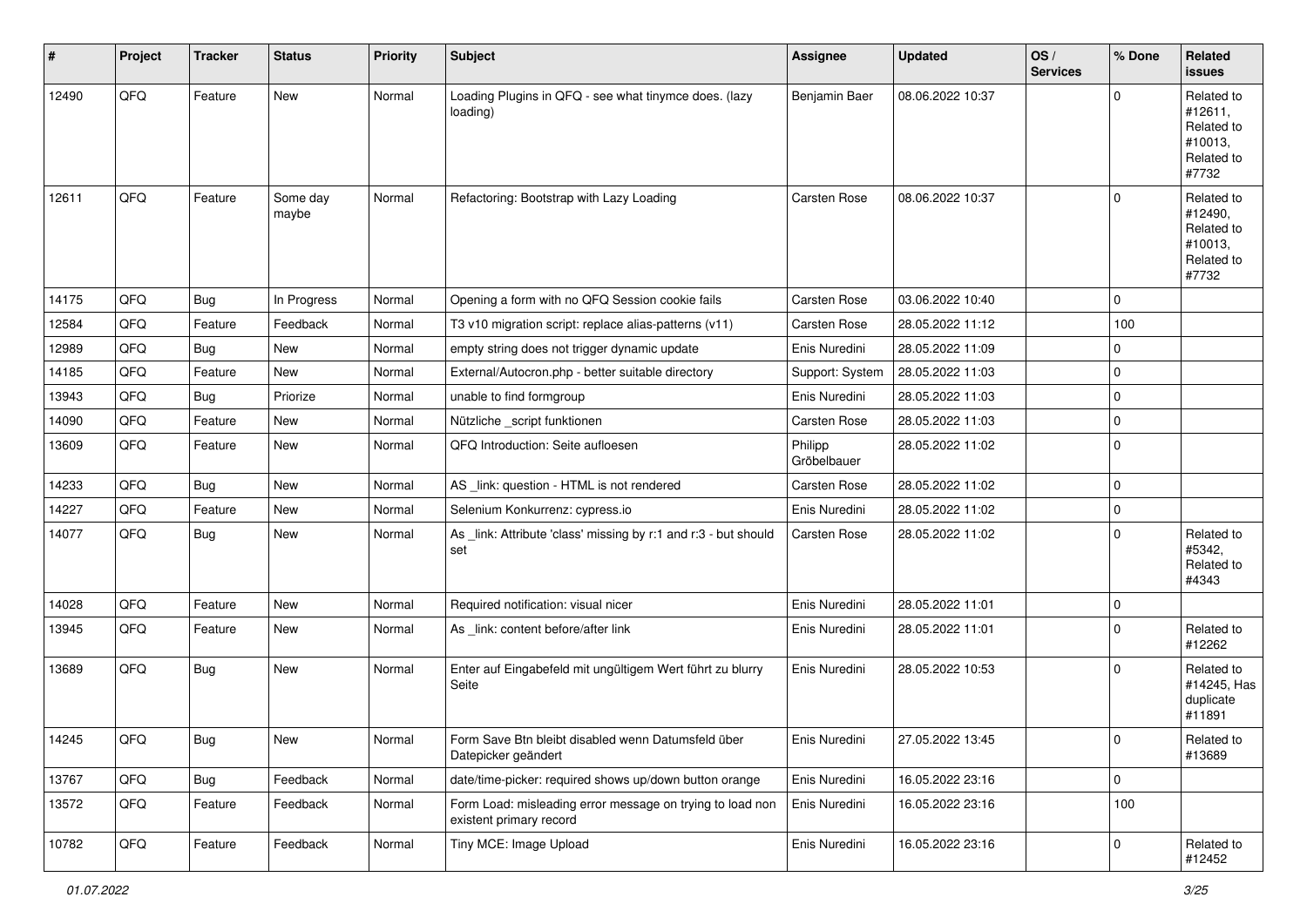| #     | Project | <b>Tracker</b> | <b>Status</b> | <b>Priority</b> | <b>Subject</b>                                                                        | Assignee            | <b>Updated</b>   | OS/<br><b>Services</b> | % Done      | Related<br>issues                                                                                                              |
|-------|---------|----------------|---------------|-----------------|---------------------------------------------------------------------------------------|---------------------|------------------|------------------------|-------------|--------------------------------------------------------------------------------------------------------------------------------|
| 11517 | QFQ     | <b>Bug</b>     | In Progress   | Normal          | extraButtonInfo Broken for multiple FormElements                                      | Carsten Rose        | 12.05.2022 13:12 |                        | $\Omega$    | Related to<br>#7890,<br>Related to<br>#3811, Has<br>duplicate<br>#10905, Has<br>duplicate<br>#10553, Has<br>duplicate<br>#6779 |
| 10979 | QFQ     | Feature        | <b>New</b>    | Normal          | Ajax Calls an API - dataReport                                                        | <b>Carsten Rose</b> | 11.05.2022 12:15 |                        | $\Omega$    |                                                                                                                                |
| 14091 | QFQ     | <b>Bug</b>     | <b>New</b>    | Normal          | inconsistent template path for twig                                                   | Carsten Rose        | 19.04.2022 18:36 |                        | $\mathbf 0$ |                                                                                                                                |
| 13451 | QFQ     | <b>Bug</b>     | New           | Normal          | Character Counter / Max Character: Problem in Safari                                  | Carsten Rose        | 15.04.2022 17:18 |                        | $\Omega$    |                                                                                                                                |
| 13900 | QFQ     | Feature        | Priorize      | Normal          | Selenium: Check das Cookie/PDF funktioniert                                           | Enis Nuredini       | 25.03.2022 12:45 |                        | $\Omega$    |                                                                                                                                |
| 10569 | QFQ     | Feature        | Priorize      | Normal          | link blank more safe                                                                  | Enis Nuredini       | 25.03.2022 12:44 |                        | 0           |                                                                                                                                |
| 13899 | QFQ     | <b>Bug</b>     | ToDo          | Normal          | Selenium: zum laufen bringen                                                          | Enis Nuredini       | 25.03.2022 10:24 |                        | $\mathbf 0$ |                                                                                                                                |
| 10463 | QFQ     | Feature        | New           | Normal          | Report link: expliztes setzen von HTML Tags (Bedarf fuer<br>'data-selenium' & 'id')   | Enis Nuredini       | 23.03.2022 09:23 |                        | $\mathbf 0$ | Related to<br>#7648                                                                                                            |
| 11892 | QFQ     | Feature        | New           | Normal          | tablesorter: columns with links are hard to order - new<br>qualifier 'Y: <ord>'</ord> | Enis Nuredini       | 23.03.2022 09:22 |                        | $\Omega$    |                                                                                                                                |
| 6140  | QFQ     | <b>Bug</b>     | Priorize      | Normal          | QFQ DnD Sort: Locked fields                                                           | Benjamin Baer       | 21.03.2022 09:56 |                        | $\Omega$    |                                                                                                                                |
| 6801  | QFQ     | Feature        | Priorize      | Normal          | Fabric: Maximize / FullIscreen                                                        | Benjamin Baer       | 21.03.2022 09:56 |                        | $\mathbf 0$ |                                                                                                                                |
| 12440 | QFQ     | Feature        | In Progress   | Normal          | Typo3 V10 upgrade (durchfuehren und testen)                                           | Carsten Rose        | 21.03.2022 09:53 |                        | 50          | Related to<br>#12357,<br>Related to<br>#12067,<br>Related to<br>#10661                                                         |
| 5562  | QFQ     | Feature        | Priorize      | Normal          | Drag'n'Drop fuer Uploads                                                              | Benjamin Baer       | 21.03.2022 09:52 |                        | $\Omega$    | Related to<br>#9706                                                                                                            |
| 6224  | QFQ     | Feature        | Priorize      | Normal          | Dynamic update: fade in/out fields                                                    | Benjamin Baer       | 21.03.2022 09:50 |                        | $\Omega$    |                                                                                                                                |
| 5366  | QFQ     | Feature        | Priorize      | Normal          | Saving with keyboard shortcuts                                                        | Benjamin Baer       | 21.03.2022 09:47 |                        | $\Omega$    |                                                                                                                                |
| 12714 | QFQ     | <b>Bug</b>     | New           | Normal          | Conversion of GIF to PDF broken when GIF contains Alpha.                              | Carsten Rose        | 19.03.2022 17:49 |                        | $\mathbf 0$ |                                                                                                                                |
| 12556 | QFQ     | Feature        | New           | Normal          | Pills Title: colored = static or dynamic on allrequiredgiven                          | Benjamin Baer       | 19.03.2022 17:49 |                        | $\Omega$    |                                                                                                                                |
| 12546 | QFQ     | Bug            | Feedback      | Normal          | Branch 'Development' - Unit Tests mit dirty workaround<br>angepasst                   | Carsten Rose        | 19.03.2022 17:48 |                        | $\Omega$    |                                                                                                                                |
| 12512 | QFQ     | <b>Bug</b>     | <b>New</b>    | Normal          | Some MySQL Installation can't use 'stored procedures'                                 | Carsten Rose        | 19.03.2022 17:48 |                        | $\Omega$    |                                                                                                                                |
| 12520 | QFQ     | Bug            | New           | Normal          | Switch FE User: still active even FE User session expired                             | Carsten Rose        | 19.03.2022 17:48 |                        | $\Omega$    |                                                                                                                                |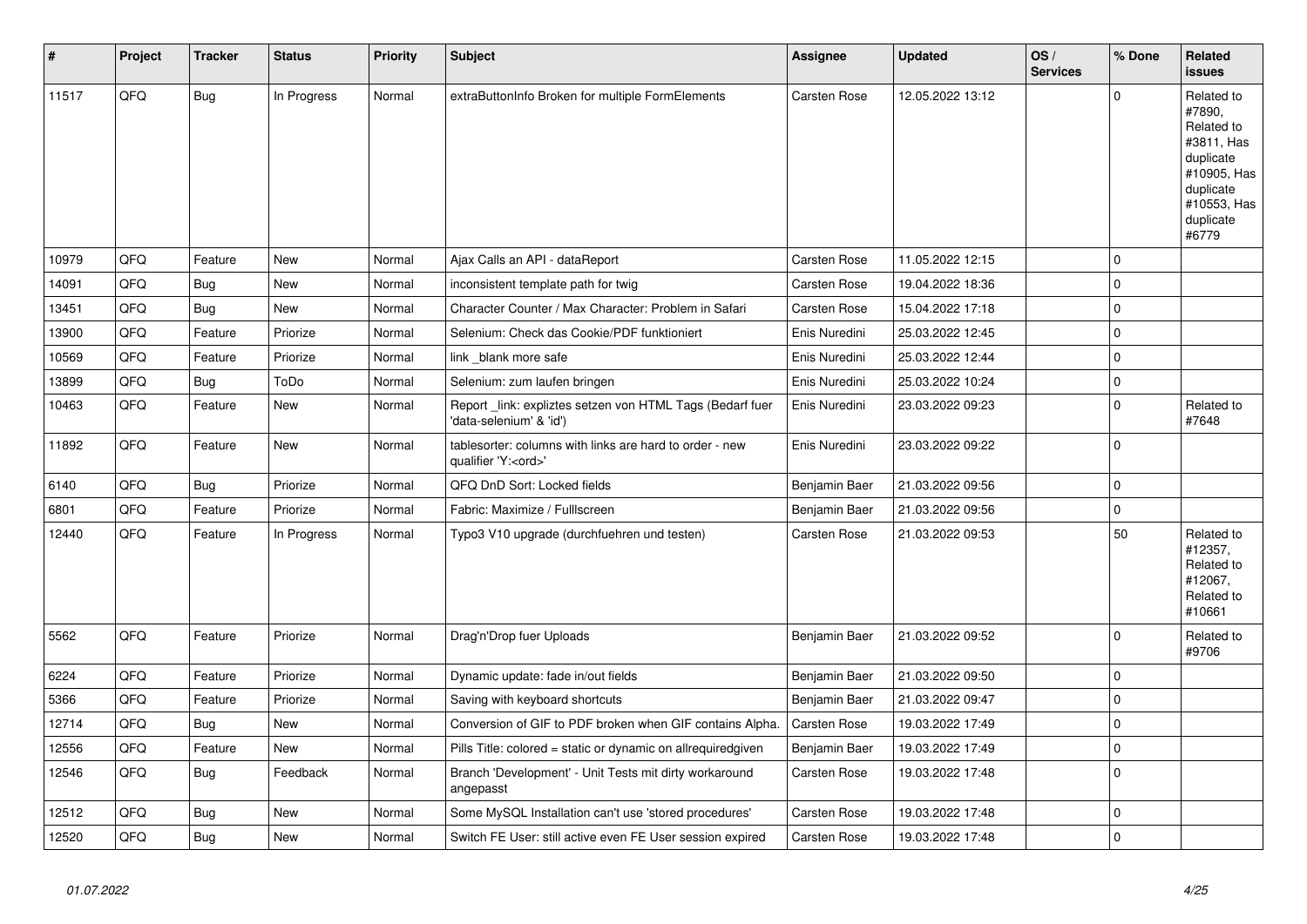| #     | Project | <b>Tracker</b> | <b>Status</b>     | <b>Priority</b> | <b>Subject</b>                                                                                                                                      | Assignee            | <b>Updated</b>   | OS/<br><b>Services</b> | % Done      | Related<br>issues                           |
|-------|---------|----------------|-------------------|-----------------|-----------------------------------------------------------------------------------------------------------------------------------------------------|---------------------|------------------|------------------------|-------------|---------------------------------------------|
| 12581 | QFQ     | <b>Bug</b>     | New               | Normal          | Form.forward=close: Record 'new' in new browser tab ><br>save (& close) >> Form is not reloaded with new created<br>record id and stays in mode=new | Carsten Rose        | 19.03.2022 17:48 |                        | $\Omega$    |                                             |
| 12603 | QFQ     | Feature        | New               | Normal          | Dropdown (Select), Radio, checkbox:<br>itemListAlways={{!SELECT key, value}}                                                                        | Carsten Rose        | 19.03.2022 17:47 |                        | $\mathbf 0$ |                                             |
| 12664 | QFQ     | Feature        | New               | Normal          | TinyMCE: report/remove malicous HTML/JS Code                                                                                                        | Carsten Rose        | 19.03.2022 17:47 |                        | $\Omega$    | Related to<br>#14320                        |
| 12716 | QFQ     | Bug            | New               | Normal          | template group: Pattern only applied to first instance                                                                                              | Carsten Rose        | 19.03.2022 17:47 |                        | $\Omega$    |                                             |
| 13331 | QFQ     | <b>Bug</b>     | New               | Normal          | Multi Form: Clear Icon misplaced                                                                                                                    | <b>Carsten Rose</b> | 19.03.2022 17:47 |                        | $\Omega$    |                                             |
| 13332 | QFQ     | <b>Bug</b>     | New               | Normal          | Multi Form: Required Felder werden visuell nicht markiert.                                                                                          | <b>Carsten Rose</b> | 19.03.2022 17:47 |                        | $\mathbf 0$ |                                             |
| 13460 | QFQ     | Bug            | New               | Normal          | Doc: Password set/reset  password should not processed<br>with 'html encode'                                                                        | Carsten Rose        | 19.03.2022 17:46 |                        | $\mathbf 0$ |                                             |
| 13467 | QFQ     | Feature        | New               | Normal          | ChangeLog Generator                                                                                                                                 | <b>Carsten Rose</b> | 19.03.2022 17:46 |                        | $\Omega$    | Related to<br>#11460                        |
| 13528 | QFQ     | Bug            | New               | Normal          | gfg.io > releases: es wird kein neues Release angelegt                                                                                              | Benjamin Baer       | 19.03.2022 17:46 |                        | 0           |                                             |
| 13592 | QFQ     | Bug            | New               | Normal          | QFQ Build Queue: das vergeben von Tags klappt nicht. Es<br>werden keine Releases gebaut.                                                            | <b>Carsten Rose</b> | 19.03.2022 17:45 |                        | 0           |                                             |
| 13647 | QFQ     | Bug            | New               | Normal          | Autofocus funktioniert nicht auf Chrome                                                                                                             | Benjamin Baer       | 19.03.2022 17:44 |                        | $\mathbf 0$ |                                             |
| 13700 | QFQ     | Feature        | New               | Normal          | Redesign qfq.io Seite                                                                                                                               | Carsten Rose        | 19.03.2022 17:43 |                        | $\Omega$    |                                             |
| 13841 | QFQ     | Feature        | New               | Normal          | Create PDF via iText - evaluate                                                                                                                     | Carsten Rose        | 19.03.2022 17:42 |                        | 0           |                                             |
| 13843 | QFQ     | Feature        | New               | Normal          | Create JWT via QFQ                                                                                                                                  | Carsten Rose        | 19.03.2022 17:42 |                        | $\mathbf 0$ |                                             |
| 5548  | QFQ     | Feature        | Some day<br>maybe | Normal          | 801 Textfiles/Scriptfiles als Thumbnail                                                                                                             | Carsten Rose        | 07.03.2022 16:26 |                        | 0           |                                             |
| 5894  | QFQ     | Feature        | Feedback          | Normal          | Typeahead in Report: show/hide rows dynamically                                                                                                     | <b>Carsten Rose</b> | 18.02.2022 08:50 |                        | $\Omega$    | Related to<br>#5893,<br>Related to<br>#5885 |
| 4413  | QFQ     | Feature        | New               | Normal          | fieldset: show/hidden, modeSql, dynamicUpdate                                                                                                       | Carsten Rose        | 09.02.2022 15:19 |                        | $\mathbf 0$ |                                             |
| 13706 | QFQ     | <b>Bug</b>     | New               | Normal          | Wrong CheckType in FieldElement LastStatus of Form Cron                                                                                             | <b>Carsten Rose</b> | 21.01.2022 18:20 |                        | 0           |                                             |
| 13659 | QFQ     | Bug            | New               | Normal          | wrong sanitize class applied to R-store                                                                                                             | Carsten Rose        | 15.01.2022 14:23 |                        | 0           |                                             |
| 12476 | QFQ     | Feature        | New               | Normal          | clearMe: a) should trigger 'dirty', b) sticky on textarea resize                                                                                    | Benjamin Baer       | 04.01.2022 08:40 |                        | $\Omega$    | Related to<br>#9528                         |
| 6870  | QFQ     | Feature        | Priorize          | Normal          | Click on ' link' triggers an API call                                                                                                               | Benjamin Baer       | 03.01.2022 08:25 |                        | $\mathbf 0$ |                                             |
| 2665  | QFQ     | <b>Bug</b>     | Priorize          | Normal          | Dynamic Update funktioniert nicht, wenn beim<br>entsprechenden FormElement eine size angegeben ist.                                                 | Benjamin Baer       | 03.01.2022 08:12 |                        | 30          |                                             |
| 6566  | QFQ     | <b>Bug</b>     | Priorize          | Normal          | Link Function 'delete': provided parameter missing on page<br>reload                                                                                | Benjamin Baer       | 03.01.2022 08:08 |                        | 0           |                                             |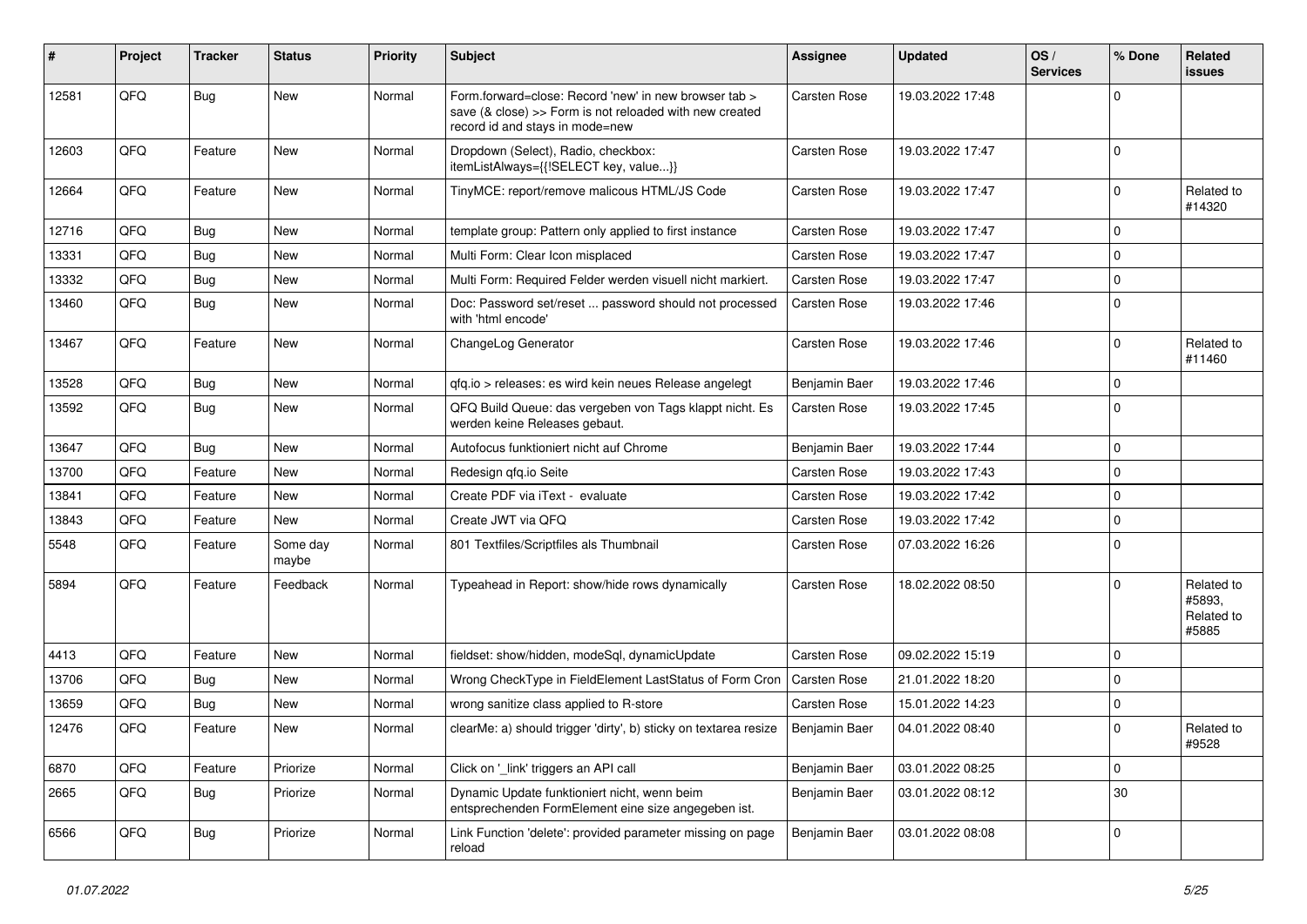| #     | Project | <b>Tracker</b> | <b>Status</b>              | <b>Priority</b> | <b>Subject</b>                                                                                           | <b>Assignee</b> | <b>Updated</b>   | OS/<br><b>Services</b> | % Done      | Related<br>issues                                                       |
|-------|---------|----------------|----------------------------|-----------------|----------------------------------------------------------------------------------------------------------|-----------------|------------------|------------------------|-------------|-------------------------------------------------------------------------|
| 4457  | QFQ     | <b>Bug</b>     | Priorize                   | Normal          | typeahead: pressing return to select an item, saves the form<br>and closes the form.                     | Benjamin Baer   | 03.01.2022 08:01 |                        | $\mathbf 0$ | Related to<br>#4398                                                     |
| 7965  | QFQ     | Feature        | Priorize                   | Normal          | Input type 'text' with visual format - currency                                                          | Benjamin Baer   | 03.01.2022 07:45 |                        | $\mathbf 0$ |                                                                         |
| 9135  | QFQ     | Feature        | Priorize                   | Normal          | Progress Bar generic / replace old hourglass download<br>popup                                           | Benjamin Baer   | 03.01.2022 07:43 |                        | $\mathbf 0$ |                                                                         |
| 12327 | QFQ     | <b>Bug</b>     | New                        | Normal          | Copy to clipboard: Glyphicon can not be changed                                                          | Carsten Rose    | 27.12.2021 17:59 |                        | $\mathbf 0$ |                                                                         |
| 13566 | QFQ     | Feature        | Ready to sync<br>(develop) | Normal          | Delete config-example.qfq.php file                                                                       | Carsten Rose    | 23.12.2021 09:25 |                        | $\mathbf 0$ |                                                                         |
| 9834  | QFQ     | <b>Bug</b>     | Priorize                   | Normal          | Input elements with tag 'disabled' are missing on<br>form-submit: server option 'processReadOnly' broken | Carsten Rose    | 07.12.2021 16:43 |                        | $\mathbf 0$ | Related to<br>#9691,<br>Related to<br>#5305, Has<br>duplicate<br>#12331 |
| 11702 | QFQ     | Feature        | <b>New</b>                 | Normal          | HTML Special Char makes no sense for 'allbut' if '&' is<br>forbidden                                     | Carsten Rose    | 07.12.2021 16:35 |                        | $\mathbf 0$ | Related to<br>#5112,<br>Related to<br>#14320                            |
| 13354 | QFQ     | Feature        | New                        | Normal          | Using Websocket in QFQ                                                                                   | Carsten Rose    | 10.11.2021 15:47 |                        | $\mathbf 0$ |                                                                         |
| 13330 | QFQ     | Feature        | In Progress                | Normal          | Multi Form: Upload                                                                                       | Carsten Rose    | 07.11.2021 12:40 |                        | 50          | Related to<br>#9706                                                     |
| 9013  | QFQ     | <b>Bug</b>     | New                        | Normal          | Error in Twig template not handled                                                                       | Carsten Rose    | 20.10.2021 13:43 |                        | $\mathbf 0$ |                                                                         |
| 12337 | QFQ     | Feature        | Some day<br>maybe          | Normal          | Database.php: better caching                                                                             | Carsten Rose    | 16.09.2021 15:10 |                        | $\mathbf 0$ |                                                                         |
| 12315 | QFQ     | Feature        | Some day<br>maybe          | Normal          | Form History (Diffs) / Backups                                                                           | Carsten Rose    | 16.09.2021 15:10 |                        | $\mathbf 0$ |                                                                         |
| 11323 | QFQ     | Feature        | Some day<br>maybe          | Normal          | Report Frontend Editor Modal + Codemirror                                                                | Carsten Rose    | 16.09.2021 15:10 |                        | $\mathbf 0$ | Related to<br>#11036                                                    |
| 11322 | QFQ     | Feature        | Some day<br>maybe          | Normal          | Form Element JSON - (multiline parameter field)                                                          | Carsten Rose    | 16.09.2021 15:10 |                        | $\mathbf 0$ |                                                                         |
| 11217 | QFQ     | Feature        | Some day<br>maybe          | Normal          | <b>Extend Script Functionality</b>                                                                       | Carsten Rose    | 16.09.2021 15:10 |                        | $\mathbf 0$ |                                                                         |
| 10716 | QFQ     | Feature        | Some day<br>maybe          | Normal          | Business Logic mit Externen Skripten                                                                     | Carsten Rose    | 16.09.2021 15:10 |                        | $\mathbf 0$ | Related to<br>#10713,<br>Related to<br>#8217                            |
| 10095 | QFQ     | Feature        | Some day<br>maybe          | Normal          | Generic Gitlab Integration into QFQ                                                                      | Carsten Rose    | 16.09.2021 15:10 |                        | $\mathbf 0$ |                                                                         |
| 8586  | QFQ     | Feature        | Some day<br>maybe          | Normal          | QFQ: Enhance Error message for 'record not found'                                                        | Carsten Rose    | 16.09.2021 15:10 |                        | $\Omega$    |                                                                         |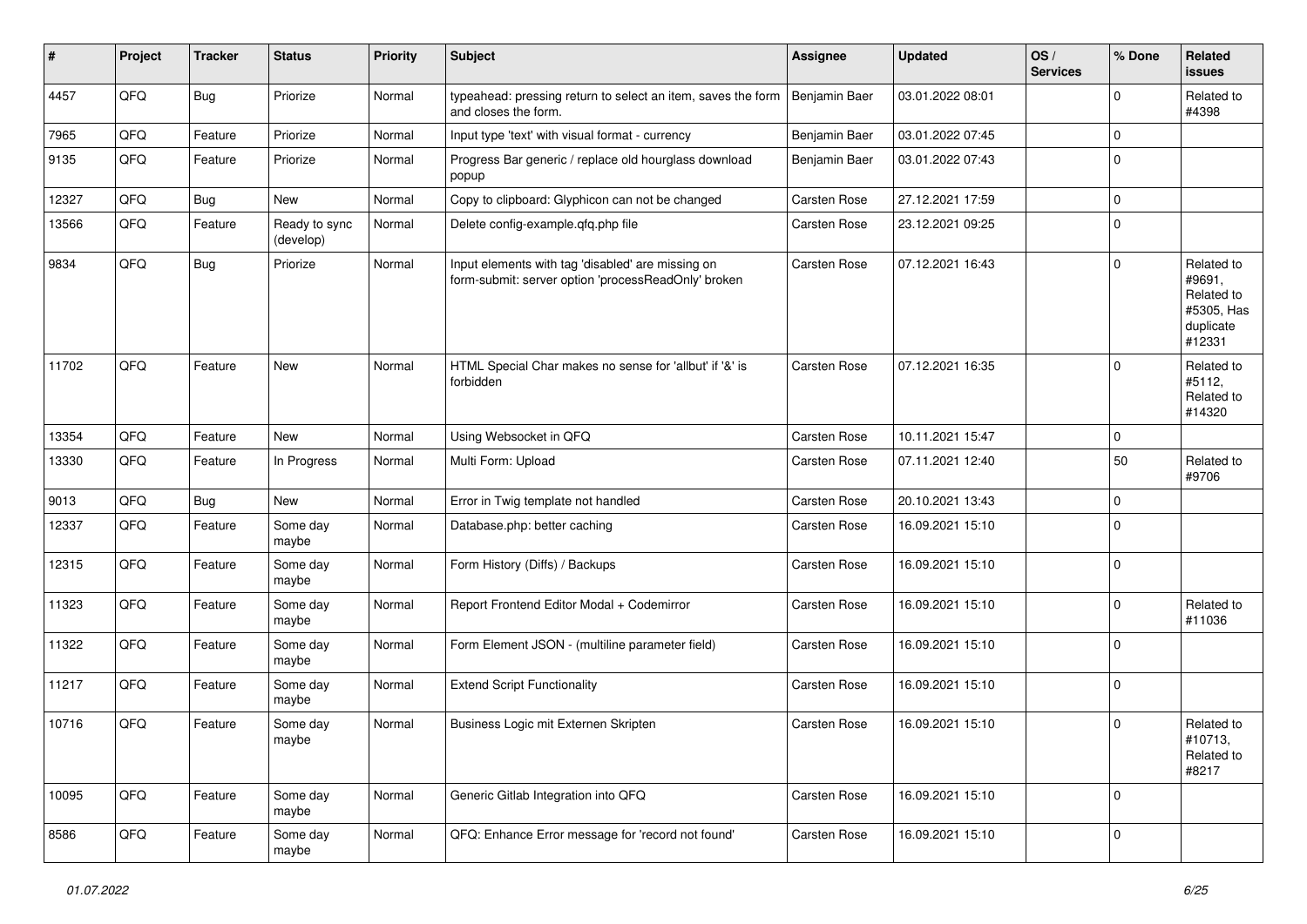| #     | Project | <b>Tracker</b> | <b>Status</b>     | <b>Priority</b> | <b>Subject</b>                                                          | Assignee            | <b>Updated</b>   | OS/<br><b>Services</b> | % Done       | <b>Related</b><br><b>issues</b>               |
|-------|---------|----------------|-------------------|-----------------|-------------------------------------------------------------------------|---------------------|------------------|------------------------|--------------|-----------------------------------------------|
| 8520  | QFQ     | Feature        | Some day<br>maybe | Normal          | Bring QFQ to Composer                                                   | Carsten Rose        | 16.09.2021 15:10 |                        | $\mathbf{0}$ |                                               |
| 8101  | QFQ     | Feature        | Some day<br>maybe | Normal          | Password hash: support further hashing methods                          | Carsten Rose        | 16.09.2021 15:10 |                        | $\Omega$     |                                               |
| 7453  | QFQ     | Feature        | Some day<br>maybe | Normal          | import / export forms QFQ                                               | Carsten Rose        | 16.09.2021 15:10 |                        | $\mathbf{0}$ |                                               |
| 7452  | QFQ     | Feature        | Some day<br>maybe | Normal          | automate deployment new QFQ version                                     | Carsten Rose        | 16.09.2021 15:10 |                        | $\Omega$     |                                               |
| 11036 | QFQ     | Feature        | Some day<br>maybe | Normal          | inline report editor permissions                                        | Carsten Rose        | 16.09.2021 15:09 |                        | $\mathbf 0$  | Related to<br>#11323                          |
| 10745 | QFQ     | Feature        | Some day<br>maybe | Normal          | <b>Tablesorter Excel Export</b>                                         | Carsten Rose        | 16.09.2021 15:09 |                        | 0 I          |                                               |
| 10116 | QFQ     | Feature        | Some day<br>maybe | Normal          | TypeAhead: Tag - show inside 'input' element                            | Carsten Rose        | 16.09.2021 15:09 |                        | $\Omega$     |                                               |
| 12325 | QFQ     | <b>Bug</b>     | Priorize          | Normal          | MultiDB form.dbIndex not working for report syntax                      | Carsten Rose        | 07.09.2021 13:37 |                        | $\mathbf{0}$ | Related to<br>#12145,<br>Related to<br>#12314 |
| 11980 | QFQ     | Feature        | In Progress       | Normal          | protected verzeichnis MUSS geschützt werden                             | Carsten Rose        | 07.09.2021 13:30 |                        | $\mathbf 0$  |                                               |
| 10793 | QFQ     | Feature        | In Progress       | Normal          | <b>Update NPM Packages</b>                                              | Carsten Rose        | 07.09.2021 13:25 |                        | 30           |                                               |
| 10661 | QFQ     | <b>Bug</b>     | In Progress       | Normal          | Typo3 Warnungen                                                         | Carsten Rose        | 07.09.2021 13:23 |                        | $\Omega$     | Related to<br>#12440                          |
| 4445  | QFQ     | Feature        | Some day<br>maybe | Normal          | template group: Option to simulate fieldset                             |                     | 28.06.2021 14:11 |                        | $\Omega$     |                                               |
| 9669  | QFQ     | Bug            | Some day<br>maybe | Normal          | Checkbox / Template Group: radio/checkbox visible broken<br>after 'add' | Carsten Rose        | 16.06.2021 13:47 |                        | $\Omega$     | Related to<br>#8091                           |
| 5305  | QFQ     | <b>Bug</b>     | <b>New</b>        | Normal          | Upload FormElement: nicht disabled by readonly Form                     | Carsten Rose        | 16.06.2021 13:43 |                        | $\Omega$     | Related to<br>#9347,<br>Related to<br>#9834   |
| 12679 | QFQ     | Feature        | <b>New</b>        | Normal          | tablesorter: custom column width                                        | <b>Carsten Rose</b> | 16.06.2021 11:10 |                        | $\mathbf 0$  |                                               |
| 11460 | QFQ     | Feature        | <b>New</b>        | Normal          | Easier creation of changelog: gitchangelog                              | Carsten Rose        | 12.06.2021 10:20 |                        | $\Omega$     | Related to<br>#13467                          |
| 6261  | QFQ     | Feature        | <b>New</b>        | Normal          | Persistent SIP                                                          | Carsten Rose        | 12.06.2021 09:07 |                        | $\Omega$     | Related to<br>#10819                          |
| 6723  | QFQ     | Feature        | <b>New</b>        | Normal          | Report QFQ Installation and Version                                     | Carsten Rose        | 12.06.2021 09:07 |                        | $\mathbf 0$  |                                               |
| 9348  | QFQ     | Feature        | <b>New</b>        | Normal          | defaultThumbnailSize: pre render thumbnails                             | Carsten Rose        | 12.06.2021 09:05 |                        | $\Omega$     |                                               |
| 9346  | QFQ     | Feature        | Priorize          | Normal          | beforeSave: check if an upload is given                                 | Carsten Rose        | 11.06.2021 21:18 |                        | l O          |                                               |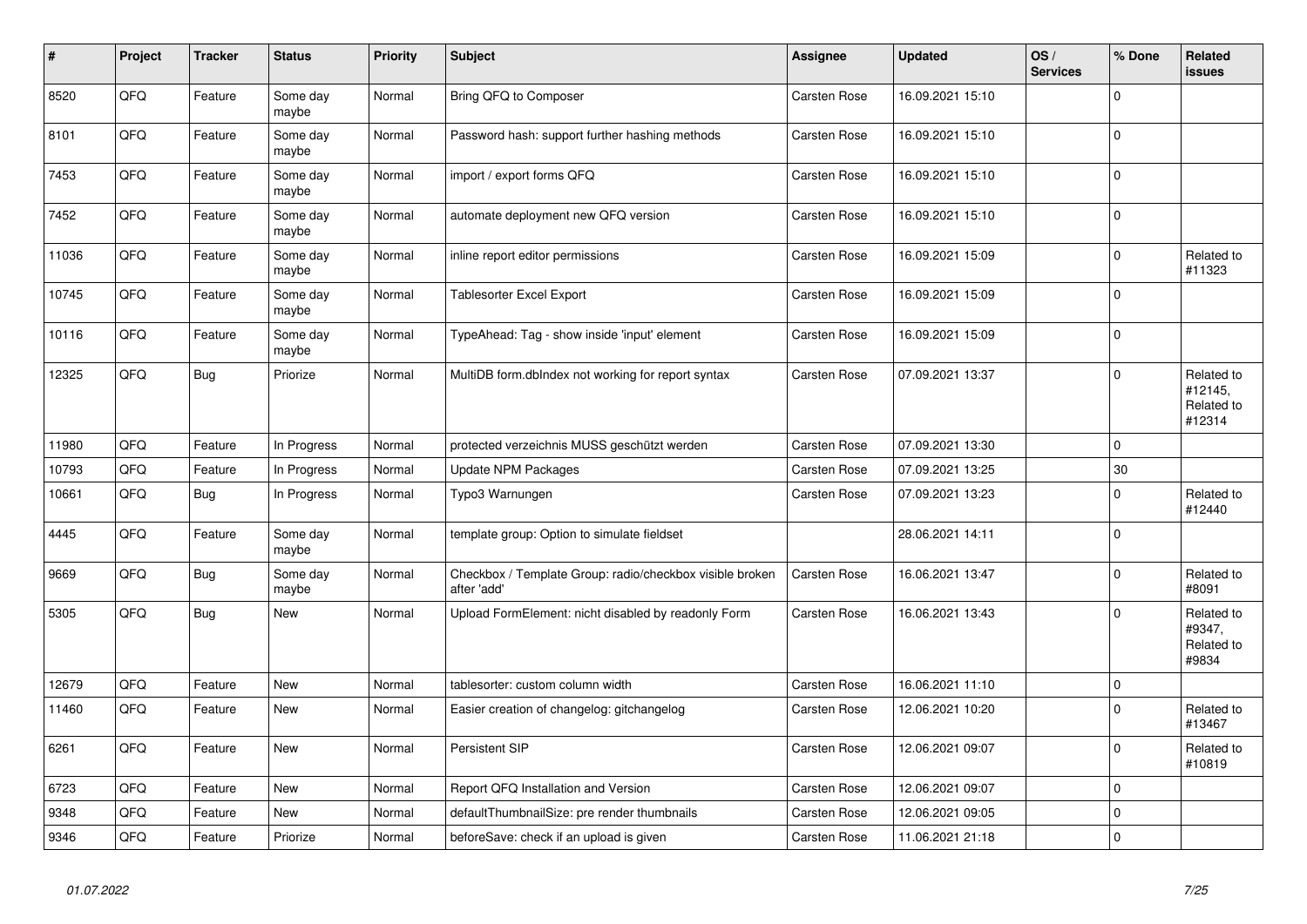| #     | Project | <b>Tracker</b> | <b>Status</b> | <b>Priority</b> | Subject                                                                                                        | <b>Assignee</b> | <b>Updated</b>   | OS/<br><b>Services</b> | % Done              | Related<br><b>issues</b>                                               |
|-------|---------|----------------|---------------|-----------------|----------------------------------------------------------------------------------------------------------------|-----------------|------------------|------------------------|---------------------|------------------------------------------------------------------------|
| 7890  | QFQ     | <b>Bug</b>     | New           | Normal          | FormElement 'required': extraButtonInfo not aligned                                                            | Carsten Rose    | 11.06.2021 21:17 |                        | $\mathbf 0$         | Related to<br>#11517                                                   |
| 12632 | QFQ     | Feature        | New           | Normal          | TinyMCE: Prepare CSS classes for images                                                                        | Carsten Rose    | 04.06.2021 14:35 |                        | 100                 | Blocked by<br>#12186                                                   |
| 10012 | QFQ     | Feature        | Priorize      | Normal          | redirectAllMailTo: {{beEmail:T}}                                                                               | Carsten Rose    | 08.05.2021 09:54 |                        | $\mathbf 0$         | Related to<br>#12412,<br>Related to<br>#12413,<br>Related to<br>#10011 |
| 10011 | QFQ     | Feature        | Priorize      | Normal          | Offer new STORE_TYPO3 Variable 'beUser', 'beEmail'                                                             | Carsten Rose    | 08.05.2021 09:51 |                        | $\mathbf 0$         | Related to<br>#10012,<br>Related to<br>#12511                          |
| 12412 | QFQ     | Feature        | New           | Normal          | Action/Escape qualifier 'e' (empty), '0': if given, an empty<br>string (or '0') will be treated as 'not found' | Carsten Rose    | 08.05.2021 09:40 |                        | $\mathbf 0$         | Related to<br>#12413,<br>Related to<br>#10012                          |
| 12439 | QFQ     | Feature        | In Progress   | Normal          | TinyMCE Paste from Word & Character Count/Limit                                                                | Carsten Rose    | 05.05.2021 22:15 |                        | $\mathbf 0$         |                                                                        |
| 9668  | QFQ     | Feature        | Priorize      | Normal          | Form.mode: rename 'hidden' to 'hide'                                                                           | Carsten Rose    | 05.05.2021 22:14 |                        | $\mathbf 0$         | Related to<br>#6437                                                    |
| 8044  | QFQ     | Feature        | Priorize      | Normal          | Transaction: a) Form, b) Report                                                                                | Carsten Rose    | 05.05.2021 22:14 |                        | $\mathbf 0$         | Related to<br>#8043                                                    |
| 3867  | QFQ     | Feature        | Priorize      | Normal          | Readonly Formular: Template Groups add/delete<br>ausbeldnen                                                    | Carsten Rose    | 05.05.2021 22:12 |                        | $\mathbf 0$         |                                                                        |
| 8963  | QFQ     | Feature        | Priorize      | Normal          | Setting values in a store: flexible way                                                                        | Carsten Rose    | 05.05.2021 22:10 |                        | $\mathbf 0$         | Related to<br>#8975                                                    |
| 9394  | QFQ     | Feature        | Priorize      | Normal          | REST: allow for non numerical ids in get requests                                                              | Carsten Rose    | 05.05.2021 22:10 |                        | $\mathbf 0$         |                                                                        |
| 11320 | QFQ     | Feature        | Priorize      | Normal          | Typo3 Version 10 support                                                                                       | Carsten Rose    | 05.05.2021 22:09 |                        | $\mathbf 0$         |                                                                        |
| 12503 | QFQ     | Feature        | Priorize      | Normal          | Detect dangerous UPDATE statement with missing WHERE                                                           | Carsten Rose    | 05.05.2021 22:09 |                        | $\mathbf 0$         |                                                                        |
| 12504 | QFQ     | Feature        | Priorize      | Normal          | sql.log: report fe.id                                                                                          | Carsten Rose    | 05.05.2021 22:09 |                        | $\mathbf 0$         |                                                                        |
| 12465 | QFQ     | Feature        | New           | Normal          | QFQ Function: use in FE to fill StoreRecord                                                                    | Carsten Rose    | 05.05.2021 21:58 |                        | $\mathbf 0$         |                                                                        |
| 10345 | QFQ     | Feature        | New           | Normal          | Templates - Patterns QFQ Style                                                                                 |                 | 03.05.2021 21:01 |                        | $\mathbf 0$         | Related to<br>#10713                                                   |
| 12119 | QFQ     | Feature        | New           | Normal          | AS paged: error message missing if there ist no 'r'<br>argument.                                               | Carsten Rose    | 03.05.2021 20:51 |                        | $\mathbf 0$         |                                                                        |
| 12163 | QFQ     | Feature        | New           | Normal          | Checkbox: table wrap                                                                                           | Carsten Rose    | 03.05.2021 20:51 |                        | $\mathbf 0$         |                                                                        |
| 11668 | QFQ     | <b>Bug</b>     | New           | Normal          | Play function.sql - problem with mysql                                                                         | Carsten Rose    | 03.05.2021 20:48 |                        | $\pmb{0}$           |                                                                        |
| 11667 | QFQ     | <b>Bug</b>     | New           | Normal          | MySQL mariadb-server-10.3: Incorrect datetime value                                                            | Carsten Rose    | 03.05.2021 20:48 |                        | $\mathsf{O}\xspace$ |                                                                        |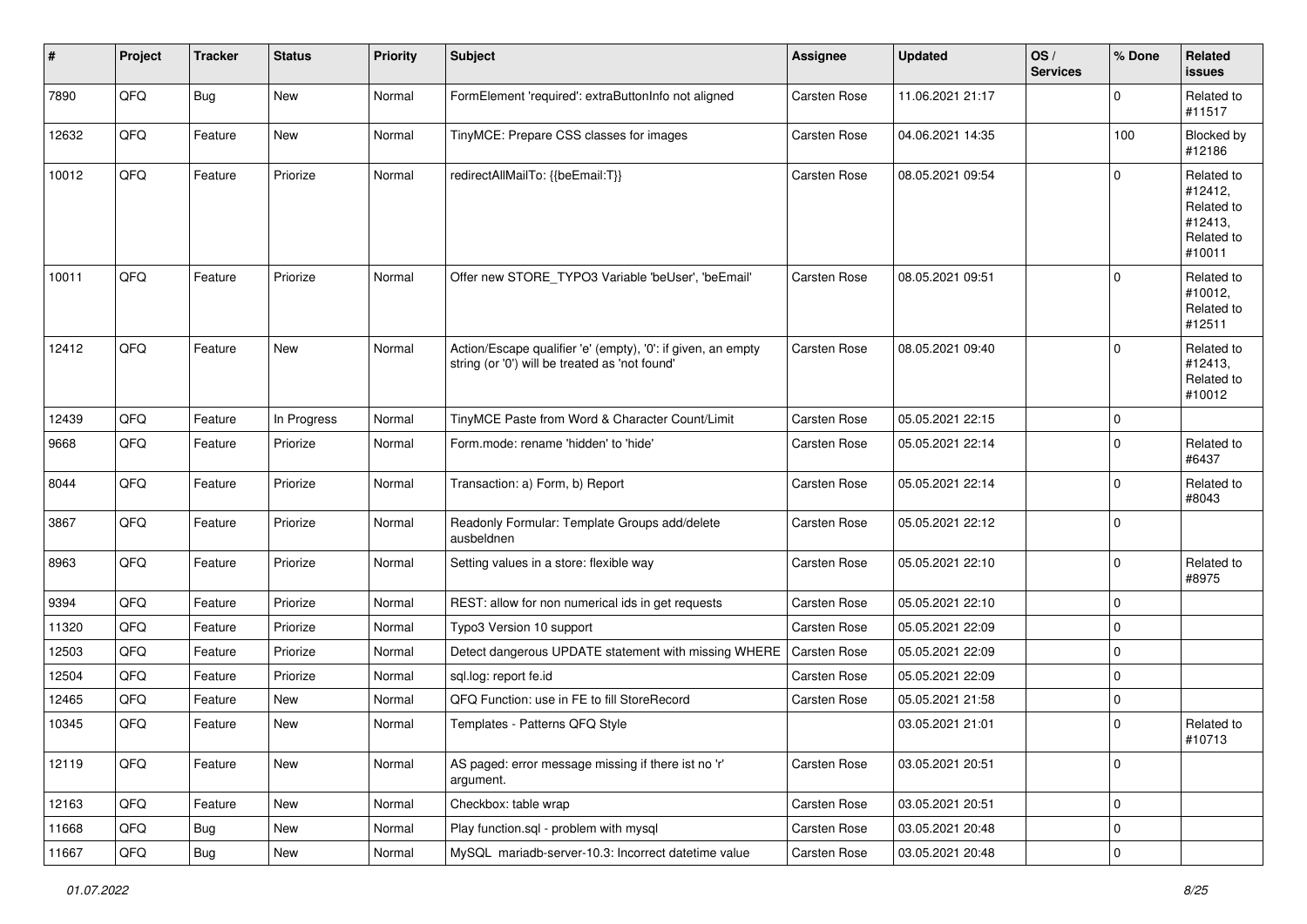| ∦     | Project | <b>Tracker</b> | <b>Status</b>     | <b>Priority</b> | Subject                                                                                                    | <b>Assignee</b>                                        | <b>Updated</b>   | OS/<br><b>Services</b> | % Done      | Related<br>issues                             |                      |
|-------|---------|----------------|-------------------|-----------------|------------------------------------------------------------------------------------------------------------|--------------------------------------------------------|------------------|------------------------|-------------|-----------------------------------------------|----------------------|
| 11955 | QFQ     | Feature        | <b>New</b>        | Normal          | subrecord: new title option to set <th> attributes - e.g. to<br/>customize tablesorter options.</th>       | attributes - e.g. to<br>customize tablesorter options. | Carsten Rose     | 03.05.2021 20:47       |             | $\Omega$                                      | Related to<br>#11775 |
| 4194  | QFQ     | Feature        | In Progress       | Normal          | Bootstrap 4 ist jetzt offiziel                                                                             |                                                        | 03.05.2021 20:47 |                        | $\mathbf 0$ | Related to<br>#10114                          |                      |
| 11747 | QFQ     | Feature        | New               | Normal          | Maintenance Page with Redirect                                                                             | Carsten Rose                                           | 03.05.2021 20:47 |                        | $\Omega$    | Related to<br>#11741                          |                      |
| 12480 | QFQ     | Feature        | New               | Normal          | If QFQ upgrade is running, block further request                                                           | Carsten Rose                                           | 03.05.2021 20:45 |                        | $\mathbf 0$ |                                               |                      |
| 12477 | QFQ     | Feature        | <b>New</b>        | Normal          | Support for refactoring: Form, FormElement, diverse<br>Tabellen/Spalten, tt-content Records                | Carsten Rose                                           | 03.05.2021 20:45 |                        | $\Omega$    |                                               |                      |
| 12474 | QFQ     | Feature        | New               | Normal          | Check BaseConfigURL if it is given and the the last char is                                                | Carsten Rose                                           | 03.05.2021 20:45 |                        | $\Omega$    |                                               |                      |
| 12413 | QFQ     | Feature        | New               | Normal          | STORE_TYPO3: enhance for {{be_users.email:T}},<br>{{fe users.email:T}}                                     | Carsten Rose                                           | 03.05.2021 20:45 |                        | $\Omega$    | Related to<br>#12412,<br>Related to<br>#10012 |                      |
| 12400 | QFQ     | Feature        | New               | Normal          | Tutorial ist in QFQ Doku, Wird in der Suche gefunden, es<br>gibt aber kein Menupunkt - Inhalt ueberpruefen | Carsten Rose                                           | 03.05.2021 20:45 |                        | $\Omega$    |                                               |                      |
| 12269 | QFQ     | Feature        | <b>New</b>        | Normal          | 2FA - Login                                                                                                | Carsten Rose                                           | 03.05.2021 20:45 |                        | $\mathbf 0$ |                                               |                      |
| 12156 | QFQ     | Feature        | New               | Normal          | Form: Optional disable 'leave page'                                                                        |                                                        | 03.05.2021 20:45 |                        | $\Omega$    |                                               |                      |
| 12162 | QFQ     | Feature        | <b>New</b>        | Normal          | FE.type=sendmail: personalized mailing (several mails) via<br>template                                     | Carsten Rose                                           | 03.05.2021 20:45 |                        | $\Omega$    |                                               |                      |
| 12109 | QFQ     | Feature        | <b>New</b>        | Normal          | Donwload Link: Plain, SIP, Persistent Link, Peristent SIP -<br>new notation                                | Carsten Rose                                           | 03.05.2021 20:45 |                        | $\Omega$    | Related to<br>#12085                          |                      |
| 7278  | QFQ     | Feature        | Some day<br>maybe | Normal          | Form: Wert vordefinieren der immer gesetzt wird                                                            |                                                        | 02.05.2021 09:27 |                        | $\mathbf 0$ |                                               |                      |
| 12135 | QFQ     | Feature        | <b>New</b>        | Normal          | Subrecord: Notiz                                                                                           |                                                        | 24.04.2021 16:58 |                        | $\mathbf 0$ |                                               |                      |
| 12330 | QFQ     | Feature        | New               | Normal          | Copy to input field / text area / TinyMCE                                                                  | Carsten Rose                                           | 07.04.2021 09:01 |                        | $\mathbf 0$ |                                               |                      |
| 10080 | QFQ     | Feature        | <b>New</b>        | Normal          | Popup on 'save' / 'close': configure dialog (answer<br>yes/no/cancle/)                                     | Carsten Rose                                           | 28.03.2021 20:52 |                        | $\Omega$    | Is duplicate<br>of #12262                     |                      |
| 11347 | QFQ     | <b>Bug</b>     | Feedback          | Normal          | If Bedingungen funktionieren nicht korrekt                                                                 | Christoph Fuchs                                        | 21.03.2021 20:37 |                        | $\mathbf 0$ |                                               |                      |
| 12187 | QFQ     | <b>Bug</b>     | <b>New</b>        | Normal          | Trigger FormAsFile() via Report: probably problem with<br>multi DB setup                                   | Carsten Rose                                           | 20.03.2021 21:20 |                        | $\mathbf 0$ |                                               |                      |
| 10714 | QFQ     | Feature        | New               | Normal          | multi Table Form                                                                                           | Carsten Rose                                           | 16.03.2021 18:44 |                        | 0           |                                               |                      |
| 8217  | QFQ     | Feature        | New               | Normal          | if-elseif-else construct                                                                                   | Carsten Rose                                           | 16.03.2021 18:41 |                        | $\Omega$    | Related to<br>#10716                          |                      |
| 11516 | QFQ     | Feature        | New               | Normal          | Multi Page Form (Previous/Next Buttons)                                                                    | Carsten Rose                                           | 16.03.2021 17:52 |                        | $\mathbf 0$ |                                               |                      |
| 12146 | QFQ     | Feature        | New               | Normal          | Autocron Job: Anzeigen wann der naechste Job<br>ausgefuehrt wird, resp das er nicht ausgefuehrt wird       | Carsten Rose                                           | 15.03.2021 15:23 |                        | 0           |                                               |                      |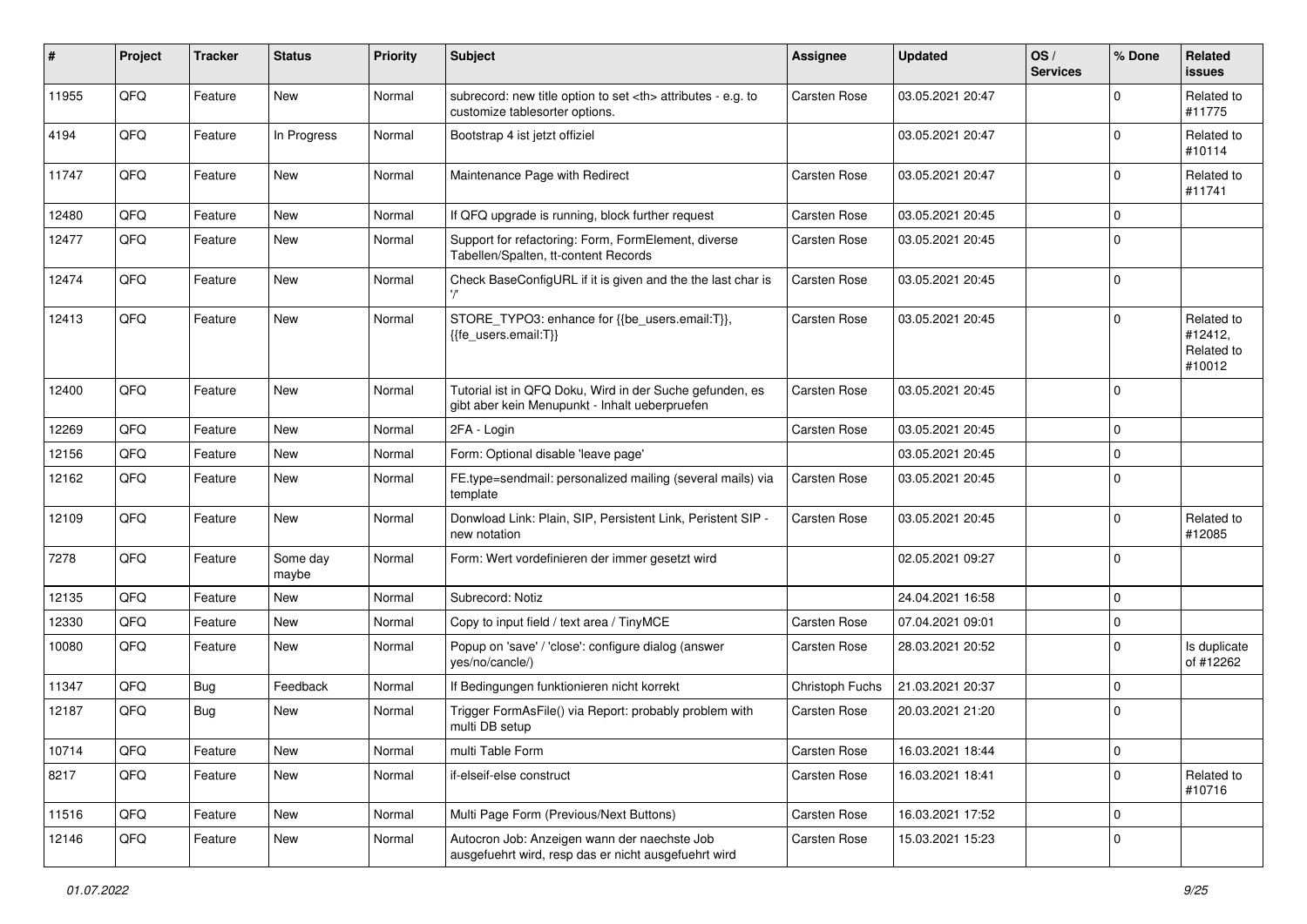| #     | Project | <b>Tracker</b> | <b>Status</b>     | <b>Priority</b> | <b>Subject</b>                                                                     | Assignee     | <b>Updated</b>   | OS/<br><b>Services</b> | % Done      | Related<br>issues    |
|-------|---------|----------------|-------------------|-----------------|------------------------------------------------------------------------------------|--------------|------------------|------------------------|-------------|----------------------|
| 12133 | QFQ     | <b>Bug</b>     | <b>New</b>        | Normal          | NPM, phpSpreadSheet aktualisieren                                                  | Carsten Rose | 15.03.2021 09:04 |                        | $\Omega$    |                      |
| 8187  | QFQ     | Feature        | New               | Normal          | Subrecord: enable/hide new button - make new/edit/delete<br>customizeable.         | Carsten Rose | 06.03.2021 18:44 |                        | $\Omega$    | Related to<br>#11326 |
| 12045 | QFQ     | <b>Bug</b>     | New               | Normal          | templateGroup afterSave FE: Aufruf ohne<br>sglHonorFormElements funktioniert nicht | Carsten Rose | 18.02.2021 16:33 |                        | $\mathbf 0$ |                      |
| 12040 | QFQ     | <b>Bug</b>     | New               | Normal          | FE Mode 'hidden' für zwei FEs auf einer Zeile                                      | Carsten Rose | 18.02.2021 10:13 |                        | $\mathbf 0$ |                      |
| 12039 | QFQ     | Feature        | New               | Normal          | Missing htmlSpecialChar() in pre processing on form submit                         |              | 18.02.2021 00:09 |                        | $\Omega$    | Related to<br>#14320 |
| 12024 | QFQ     | Feature        | New               | Normal          | Excel Export: text columns by default decode<br>htmlspeciachar()                   | Carsten Rose | 17.02.2021 23:55 |                        | $\mathbf 0$ | Related to<br>#12022 |
| 12038 | QFQ     | Feature        | New               | Normal          | a) STORE_VAR: filenameOnlyStripUniq, b) SP:<br>QSTRIPUNIQ()                        |              | 17.02.2021 23:55 |                        | $\Omega$    |                      |
| 12023 | QFQ     | Feature        | New               | Normal          | MySQL Stored Precdure: QDECODESPECIALCHAR()                                        | Carsten Rose | 16.02.2021 11:16 |                        | $\Omega$    | Related to<br>#12022 |
| 9958  | QFQ     | <b>Bug</b>     | Priorize          | Normal          | Broken subrecord query: no error message                                           | Carsten Rose | 05.02.2021 15:15 |                        | $\mathbf 0$ |                      |
| 7229  | QFQ     | Feature        | Some day<br>maybe | Normal          | New FormElement.type: Button                                                       |              | 01.02.2021 12:32 |                        | $\Omega$    |                      |
| 3880  | QFQ     | Feature        | Some day<br>maybe | Normal          | Form 'Form': anlegen einer Tabelle                                                 |              | 14.01.2021 10:12 |                        | $\mathbf 0$ |                      |
| 9281  | QFQ     | <b>Bug</b>     | Some day<br>maybe | Normal          | Allow STRICT_TRANS_TABLES                                                          | Carsten Rose | 02.01.2021 18:43 |                        | $\mathbf 0$ |                      |
| 9126  | QFQ     | <b>Bug</b>     | Some day<br>maybe | Normal          | hidden Form elements are present in page source                                    |              | 02.01.2021 18:41 |                        | $\Omega$    |                      |
| 5695  | QFQ     | Feature        | In Progress       | Normal          | <b>Multiform</b>                                                                   | Carsten Rose | 02.01.2021 18:38 |                        | $\mathbf 0$ |                      |
| 11775 | QFQ     | Feature        | New               | Normal          | Subrecord Tooltip pro Feld                                                         | Carsten Rose | 18.12.2020 15:22 |                        | $\Omega$    | Related to<br>#11955 |
| 11752 | QFQ     | Bug            | <b>New</b>        | Normal          | checkbox renders multiple input elements with same name                            | Carsten Rose | 17.12.2020 14:58 |                        | $\Omega$    | Related to<br>#11750 |
| 11716 | QFQ     | Feature        | New               | Normal          | Form an beliebiger Stelle im Report anzeigen                                       |              | 09.12.2020 09:47 |                        | $\mathbf 0$ |                      |
| 11715 | QFQ     | <b>Bug</b>     | New               | Normal          | acceptZeroAsRequired and requiredOffButMark do not<br>coincide                     |              | 08.12.2020 12:13 |                        | $\Omega$    |                      |
| 11695 | QFQ     | Bug            | New               | Normal          | MultiForm required FE Error                                                        | Carsten Rose | 04.12.2020 13:34 |                        | $\mathbf 0$ |                      |
| 11534 | QFQ     | Feature        | New               | Normal          | Report: Action on selected rows - Table batchprocessing<br>feature                 |              | 18.11.2020 08:15 |                        | $\mathbf 0$ |                      |
| 11535 | QFQ     | Feature        | New               | Normal          | Ability to create SQL columns in frontend QFQ forms                                |              | 17.11.2020 12:11 |                        | $\mathbf 0$ |                      |
| 11523 | QFQ     | Feature        | New               | Normal          | Mit dynamic Update erkennen, ob Upload gemacht wurde                               | Carsten Rose | 13.11.2020 15:07 |                        | $\mathbf 0$ | Related to<br>#9533  |
| 11522 | QFQ     | Bug            | New               | Normal          | Aus/Einblenden von Reitern                                                         |              | 13.11.2020 14:58 |                        | $\pmb{0}$   |                      |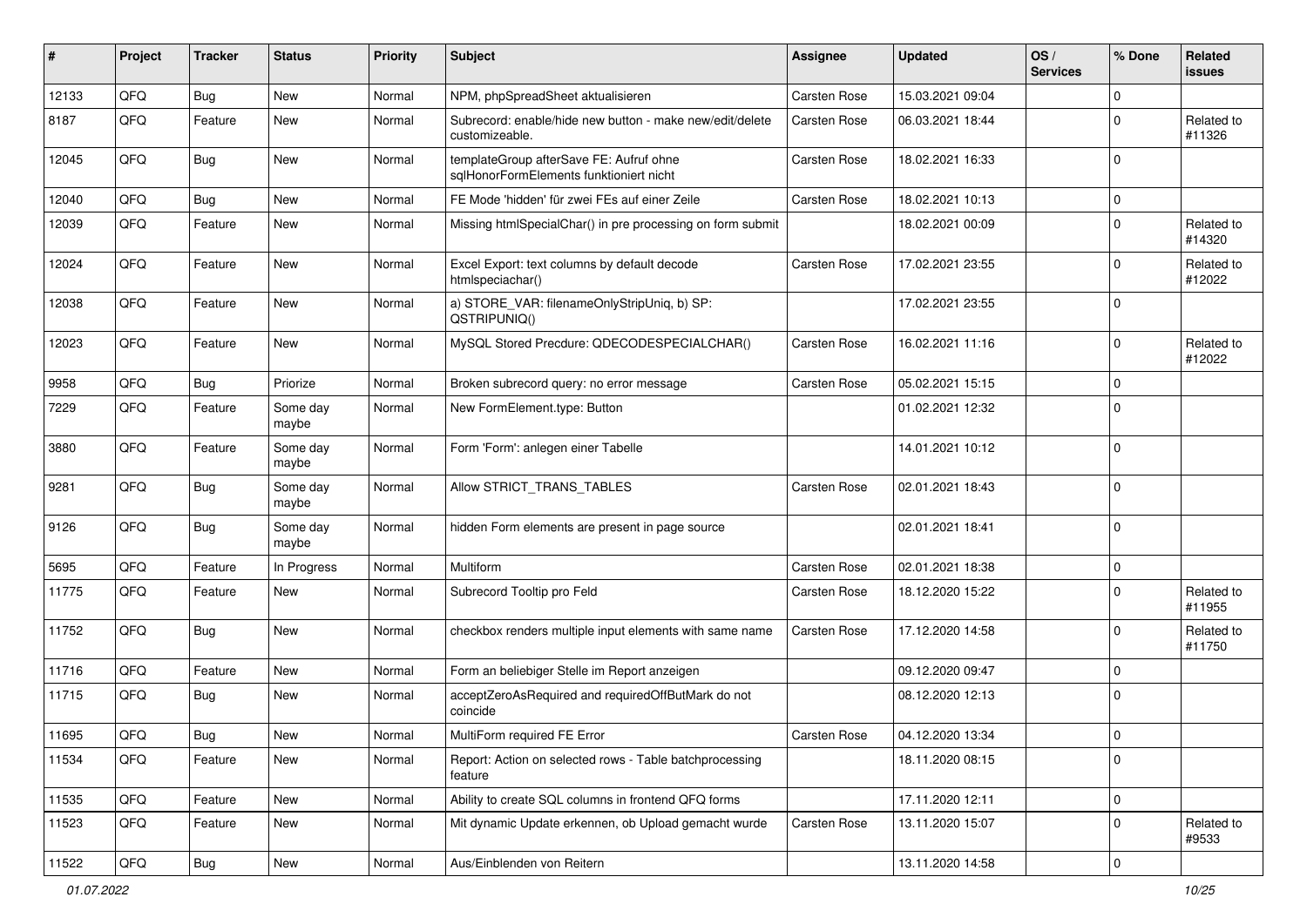| #     | Project | <b>Tracker</b> | <b>Status</b>     | <b>Priority</b> | <b>Subject</b>                                                                                     | <b>Assignee</b>     | <b>Updated</b>   | OS/<br><b>Services</b> | % Done      | Related<br>issues                                                    |
|-------|---------|----------------|-------------------|-----------------|----------------------------------------------------------------------------------------------------|---------------------|------------------|------------------------|-------------|----------------------------------------------------------------------|
| 10759 | QFQ     | Bug            | New               | Normal          | emptyMeansNull - Feld falsch aktualisiert                                                          |                     | 12.11.2020 23:45 |                        | $\Omega$    |                                                                      |
| 10937 | QFQ     | Bug            | New               | Normal          | Fehler mit abhängigen Select- Feldern beim Positionieren                                           | Carsten Rose        | 12.11.2020 23:45 |                        | 0           |                                                                      |
| 10704 | QFQ     | Bug            | New               | Normal          | wkhtml problem rendering fullCalendar.js / fabric.js >><br>successor: puppeteer                    | Carsten Rose        | 12.11.2020 23:45 |                        | 0           | Related to<br>#5024,<br>Related to<br>#4650,<br>Related to<br>#10715 |
| 10588 | QFQ     | Bug            | New               | Normal          | typeahed Tag: Doku anpassen                                                                        | <b>Carsten Rose</b> | 12.11.2020 23:45 |                        | $\mathbf 0$ |                                                                      |
| 11504 | QFQ     | Feature        | New               | Normal          | Dynamic Update: Button text update for 'Save',' Close' &<br>'Delete'                               | Carsten Rose        | 12.11.2020 23:44 |                        | $\Omega$    |                                                                      |
| 11239 | QFQ     | Bug            | New               | Normal          | Radiobutton (plain): horizontales Rendern abhängig vom<br>Datentyp in der Datenbank                | Carsten Rose        | 30.09.2020 18:37 |                        | 0           |                                                                      |
| 11076 | QFQ     | Feature        | In Progress       | Normal          | SELECT  AS _websocket                                                                              | Carsten Rose        | 30.08.2020 17:49 |                        | $\mathbf 0$ |                                                                      |
| 11080 | QFQ     | Feature        | New               | Normal          | Send MQTT messages                                                                                 | Carsten Rose        | 29.08.2020 19:49 |                        | 0           |                                                                      |
| 10996 | QFQ     | Feature        | New               | Normal          | Download video via sip: no seek                                                                    | Carsten Rose        | 12.08.2020 14:18 |                        | $\mathbf 0$ |                                                                      |
| 10976 | QFQ     | Feature        | New               | Normal          | Excel Export Verbesserungen                                                                        | Carsten Rose        | 06.08.2020 10:56 |                        | $\Omega$    |                                                                      |
| 10890 | QFQ     | <b>Bug</b>     | New               | Normal          | AutoCron hangs                                                                                     |                     | 20.07.2020 13:56 |                        | $\mathbf 0$ |                                                                      |
| 10874 | QFQ     | Feature        | New               | Normal          | Erstellen eines Foreign Keys in der Tabelle "FormElement"                                          |                     | 13.07.2020 10:11 |                        | 0           |                                                                      |
| 10819 | QFQ     | Feature        | New               | Normal          | Persistent SIP - second try                                                                        | Carsten Rose        | 29.06.2020 23:02 |                        | 0           | Related to<br>#6261                                                  |
| 10763 | QFQ     | Feature        | New               | Normal          | form accessed and submitted despite logout?                                                        |                     | 16.06.2020 11:43 |                        | $\mathbf 0$ |                                                                      |
| 3432  | QFQ     | Feature        | New               | Normal          | subrecord: dynamicUpdate                                                                           | Carsten Rose        | 11.06.2020 21:10 |                        | $\Omega$    | Related to<br>#5691                                                  |
| 10738 | QFQ     | Feature        | Some day<br>maybe | Normal          | CORS headers for external API requests                                                             |                     | 10.06.2020 14:00 |                        | 0           |                                                                      |
| 10005 | QFQ     | Feature        | Priorize          | Normal          | Report / special column name:  AS _calendar                                                        | Carsten Rose        | 03.06.2020 17:28 |                        | 0           |                                                                      |
| 10658 | QFQ     | Bug            | New               | Normal          | processReadOnly broken                                                                             | Carsten Rose        | 27.05.2020 17:55 |                        | $\mathbf 0$ |                                                                      |
| 5345  | QFQ     | Feature        | New               | Normal          | Report: UPDATE / INSERT / DELETE statements should<br>trigger subqueries, depending on the result. | Carsten Rose        | 27.05.2020 16:11 |                        | 0           |                                                                      |
| 10593 | QFQ     | Feature        | New               | Normal          | label2: text behind input element                                                                  | Carsten Rose        | 16.05.2020 10:57 |                        | $\mathbf 0$ |                                                                      |
| 5559  | QFQ     | <b>Bug</b>     | New               | Normal          | FE.type = Upload: 'accept' might contain variables                                                 | Carsten Rose        | 11.05.2020 21:23 |                        | 0           |                                                                      |
| 10443 | QFQ     | Feature        | In Progress       | Normal          | Konzept_api / _live                                                                                | Carsten Rose        | 07.05.2020 09:39 |                        | 0           |                                                                      |
| 10384 | QFQ     | Feature        | New               | Normal          | Parameter Exchange QFQ Instances                                                                   |                     | 07.05.2020 09:38 |                        | $\mathbf 0$ |                                                                      |
| 10322 | QFQ     | <b>Bug</b>     | New               | Normal          | FormElement / Radio: missing column 'enum' >> FE not<br>reported                                   | Carsten Rose        | 07.05.2020 09:37 |                        | $\mathbf 0$ |                                                                      |
| 10124 | QFQ     | Feature        | Feedback          | Normal          | qfq AAI-Login                                                                                      | Karin Niffeler      | 07.05.2020 09:36 |                        | 0           |                                                                      |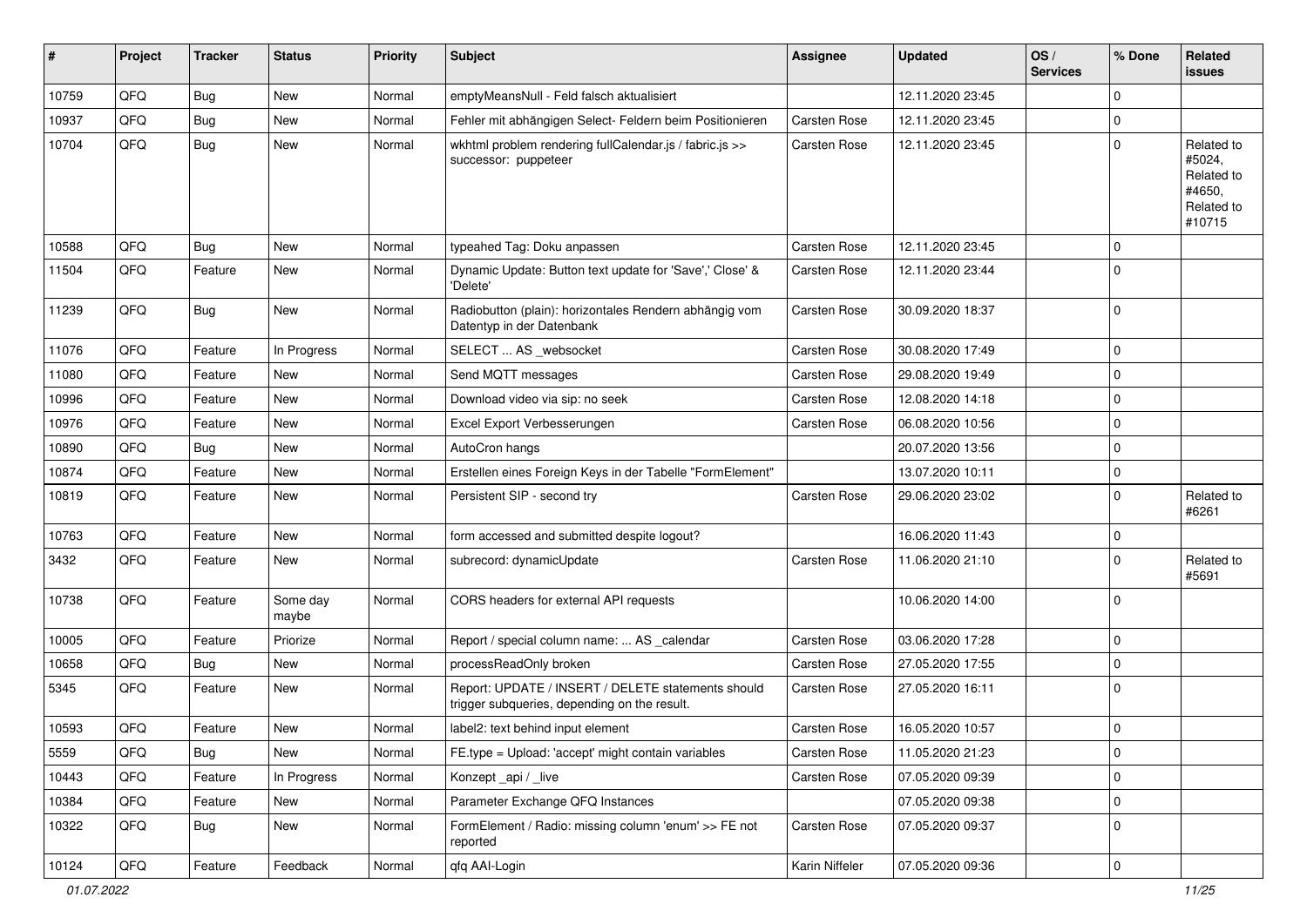| #     | Project | <b>Tracker</b> | <b>Status</b>     | <b>Priority</b> | <b>Subject</b>                                                                           | Assignee      | <b>Updated</b>   | OS/<br><b>Services</b> | % Done      | Related<br>issues                                                    |
|-------|---------|----------------|-------------------|-----------------|------------------------------------------------------------------------------------------|---------------|------------------|------------------------|-------------|----------------------------------------------------------------------|
| 10119 | QFQ     | Feature        | <b>New</b>        | Normal          | Dropdown (selectlist) & Type Ahead: format and catagorize<br>list                        | Carsten Rose  | 07.05.2020 09:36 |                        | $\Omega$    |                                                                      |
| 10082 | QFQ     | Bug            | <b>New</b>        | Normal          | FE.type=SELECT - 'sanatize' Class                                                        | Carsten Rose  | 07.05.2020 09:36 |                        | 0           | Related to<br>#10081                                                 |
| 4050  | QFQ     | Feature        | <b>New</b>        | Normal          | sql.log: 1) FormElement ID which causes a specific action,<br>2) Result in the same row. | Carsten Rose  | 15.04.2020 11:35 |                        | $\Omega$    | Related to<br>#5458                                                  |
| 10324 | QFQ     | Bug            | <b>New</b>        | Normal          | Excel Export mit Template funktioniert nur, wenn Template<br>vor uid kommt               |               | 30.03.2020 11:20 |                        | $\Omega$    | Related to<br>#10257                                                 |
| 10115 | QFQ     | Feature        | <b>New</b>        | Normal          | TypeAhead: static list                                                                   | Carsten Rose  | 26.02.2020 16:42 |                        | 100         |                                                                      |
| 10003 | QFQ     | Feature        | Priorize          | Normal          | fieldset: stronger visualize group                                                       | Benjamin Baer | 12.02.2020 08:13 |                        | $\Omega$    |                                                                      |
| 10015 | QFQ     | Feature        | Priorize          | Normal          | Monospace in Textarea                                                                    | Carsten Rose  | 03.02.2020 13:40 |                        | $\Omega$    |                                                                      |
| 9811  | QFQ     | Feature        | <b>New</b>        | Normal          | Report: tag every n'th row                                                               | Carsten Rose  | 01.02.2020 23:22 |                        | $\Omega$    |                                                                      |
| 9783  | QFQ     | Bug            | <b>New</b>        | Normal          | Email with special characters                                                            | Carsten Rose  | 01.02.2020 23:22 |                        | $\Omega$    |                                                                      |
| 9781  | QFQ     | Feature        | <b>New</b>        | Normal          | Button: CSS class to make buttons smaller                                                | Carsten Rose  | 01.02.2020 23:22 |                        | $\Omega$    |                                                                      |
| 9707  | QFQ     | Feature        | <b>New</b>        | Normal          | SIP security: encode pageld and check pageld on decode                                   | Carsten Rose  | 01.02.2020 23:22 |                        | $\Omega$    |                                                                      |
| 9706  | QFQ     | Feature        | <b>New</b>        | Normal          | Multi File Upload (hidden template group)                                                | Carsten Rose  | 01.02.2020 23:22 |                        | $\Omega$    | Related to<br>#7521,<br>Related to<br>#5562,<br>Related to<br>#13330 |
| 9691  | QFQ     | <b>Bug</b>     | In Progress       | Normal          | Checkbox: dynamic update > readonly                                                      | Carsten Rose  | 01.02.2020 23:22 |                        | 50          | Related to<br>#9834                                                  |
| 9537  | QFQ     | Feature        | <b>New</b>        | Normal          | FormEditor: Edit fieldset in FrontEnd                                                    | Carsten Rose  | 01.02.2020 23:22 |                        | $\Omega$    |                                                                      |
| 9533  | QFQ     | Bug            | <b>New</b>        | Normal          | FE.type=upload: Check in 'beforeSave' if upload is given                                 | Carsten Rose  | 01.02.2020 23:22 |                        | $\Omega$    | Related to<br>#11523                                                 |
| 9352  | QFQ     | Feature        | <b>New</b>        | Normal          | FE 'Native' fire slaveld, sqlAfter, sqlIns                                               | Carsten Rose  | 01.02.2020 23:22 |                        | $\Omega$    |                                                                      |
| 9317  | QFQ     | Bug            | <b>New</b>        | Normal          | FE.type=note: with dynamic show/hidden an empty label<br>causes trouble                  | Carsten Rose  | 01.02.2020 23:22 |                        | $\Omega$    |                                                                      |
| 9275  | QFQ     | Bug            | <b>New</b>        | Normal          | autcron: t3 page, which takes to long to respond, is not<br>reported properly            | Carsten Rose  | 01.02.2020 23:22 |                        | 100         |                                                                      |
| 9208  | QFQ     | Feature        | <b>New</b>        | Normal          | Manage 'recent' records                                                                  | Carsten Rose  | 01.02.2020 23:22 |                        | $\Omega$    |                                                                      |
| 9177  | QFQ     | Bug            | New               | Normal          | Bug? QFQ tries to save an action FE, which has real<br>existing column name              | Carsten Rose  | 01.02.2020 23:22 |                        | $\Omega$    |                                                                      |
| 9136  | QFQ     | Feature        | <b>New</b>        | Normal          | Create ZIP files with dynamic PDFs                                                       | Carsten Rose  | 01.02.2020 23:22 |                        | $\mathbf 0$ |                                                                      |
| 9130  | QFQ     | Feature        | Some day<br>maybe | Normal          | tablesorter: Automatic Row numbering / Zeilenummer                                       | Benjamin Baer | 01.02.2020 23:22 |                        | $\Omega$    |                                                                      |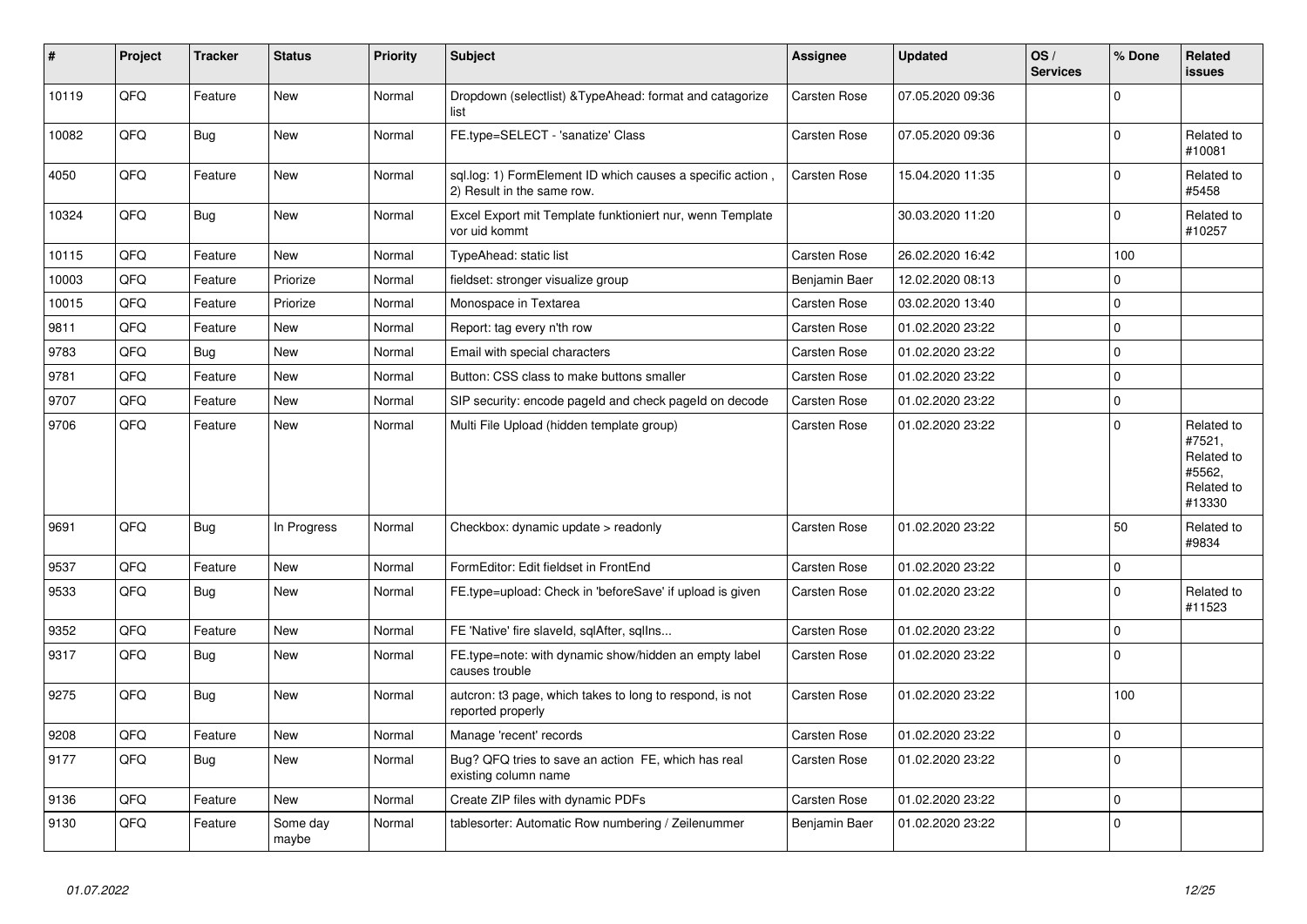| ∦    | Project | <b>Tracker</b> | <b>Status</b> | <b>Priority</b> | <b>Subject</b>                                                                                         | Assignee            | <b>Updated</b>   | OS/<br><b>Services</b> | % Done              | Related<br>issues         |
|------|---------|----------------|---------------|-----------------|--------------------------------------------------------------------------------------------------------|---------------------|------------------|------------------------|---------------------|---------------------------|
| 9129 | QFQ     | Feature        | New           | Normal          | sqlValidate: Message as notification, not as error                                                     | Carsten Rose        | 01.02.2020 23:22 |                        | $\Omega$            | Related to<br>#9128       |
| 9128 | QFQ     | Feature        | <b>New</b>    | Normal          | Error Message: not replaced variables- a) replace back to<br>$\langle \{ \}$ , b) underline            | Carsten Rose        | 01.02.2020 23:22 |                        | $\Omega$            | Related to<br>#9129       |
| 9127 | QFQ     | <b>Bug</b>     | New           | Normal          | Error Message: change 'roll over' color - text not readable                                            | Carsten Rose        | 01.02.2020 23:22 |                        | $\Omega$            |                           |
| 8975 | QFQ     | Feature        | <b>New</b>    | Normal          | Report Notation: 2.0                                                                                   | Carsten Rose        | 01.02.2020 23:22 |                        | $\Omega$            | Related to<br>#8963       |
| 8806 | QFQ     | Feature        | New           | Normal          | SQL Function nl2br                                                                                     | Carsten Rose        | 01.02.2020 23:22 |                        | $\Omega$            |                           |
| 8719 | QFQ     | Feature        | <b>New</b>    | Normal          | extraButtonLock: add support for 0/1                                                                   | Carsten Rose        | 01.02.2020 23:22 |                        | $\Omega$            |                           |
| 8336 | QFQ     | Feature        | New           | Normal          | Form > modified > Close New: a) Optional disable popup, b)<br>custom text, c) mode on save: close stay | Carsten Rose        | 01.02.2020 23:22 |                        | $\Omega$            | Related to<br>#8335       |
| 8089 | QFQ     | Feature        | <b>New</b>    | Normal          | Copy/Paste for FormElements                                                                            | Carsten Rose        | 01.02.2020 23:22 |                        | $\mathbf 0$         |                           |
| 8049 | QFQ     | Bug            | New           | Normal          | FE.type=note, column 'value': text moves some pixel to top<br>after save                               | Carsten Rose        | 01.02.2020 23:22 |                        | $\Omega$            |                           |
| 7924 | QFQ     | Feature        | <b>New</b>    | Normal          | Radio/Checkbox with Tooltip                                                                            | Carsten Rose        | 01.02.2020 23:22 |                        | $\mathbf 0$         |                           |
| 7730 | QFQ     | Feature        | Priorize      | Normal          | SELECT Box: title in between                                                                           | Benjamin Baer       | 01.02.2020 23:22 |                        | $\Omega$            |                           |
| 7812 | QFQ     | Feature        | <b>New</b>    | Normal          | FE 'Subrecord' - new option 'subrecordShowFilter',<br>'subrecordPaging'                                | Carsten Rose        | 01.02.2020 23:22 |                        | $\Omega$            |                           |
| 7795 | QFQ     | <b>Bug</b>     | <b>New</b>    | Normal          | Readonly Form: Typeahead-Felder                                                                        | Carsten Rose        | 01.02.2020 23:22 |                        | $\Omega$            | Related to<br>#10640      |
| 7685 | QFQ     | Bug            | New           | Normal          | Open FormElement from QFQ error message and save<br>modified record: error about missing {{formId:F}}  | Carsten Rose        | 01.02.2020 23:22 |                        | $\Omega$            |                           |
| 7547 | QFQ     | Bug            | New           | Normal          | Error Message in afterSave: wrong parameter column<br>reported                                         | Carsten Rose        | 01.02.2020 23:22 |                        | $\mathbf 0$         |                           |
| 7524 | QFQ     | <b>Bug</b>     | New           | Normal          | QFQ throws a 'General Error' if 'fileadmin/protected/log/' is<br>not writeable                         | <b>Carsten Rose</b> | 01.02.2020 23:22 |                        | 0                   |                           |
| 7520 | QFQ     | Feature        | New           | Normal          | QR Code:  AS _qr ( AS _link)                                                                           | Carsten Rose        | 01.02.2020 23:22 |                        | $\Omega$            |                           |
| 7519 | QFQ     | Feature        | <b>New</b>    | Normal          | Select: Multi                                                                                          | Carsten Rose        | 01.02.2020 23:22 |                        | $\Omega$            |                           |
| 7513 | QFQ     | Bug            | New           | Normal          | Radios not correct aligned                                                                             | Carsten Rose        | 01.02.2020 23:22 |                        | 0                   |                           |
| 7512 | QFQ     | <b>Bug</b>     | <b>New</b>    | Normal          | FE: inputType=number >> 'pattern' is not respected                                                     | Carsten Rose        | 01.02.2020 23:22 |                        | $\mathbf 0$         |                           |
| 7109 | QFQ     | Feature        | New           | Normal          | Dynamic Updates: row/element hide                                                                      | Carsten Rose        | 01.02.2020 23:22 |                        | $\Omega$            | Has<br>duplicate<br>#4081 |
| 7002 | QFQ     | <b>Bug</b>     | New           | Normal          | Dynamic Update: row does not disappear / appear                                                        | Carsten Rose        | 01.02.2020 23:22 |                        | $\mathsf{O}\xspace$ |                           |
| 6250 | QFQ     | Feature        | In Progress   | Normal          | Enhance layout: a) Subrecord, b) Subrecord-Title                                                       | Carsten Rose        | 01.02.2020 23:22 |                        | 0                   | Related to<br>#5391       |
| 4082 | QFQ     | Feature        | New           | Normal          | Dynamic Update: modeSql - useful default                                                               | Carsten Rose        | 01.02.2020 23:22 |                        | 0                   |                           |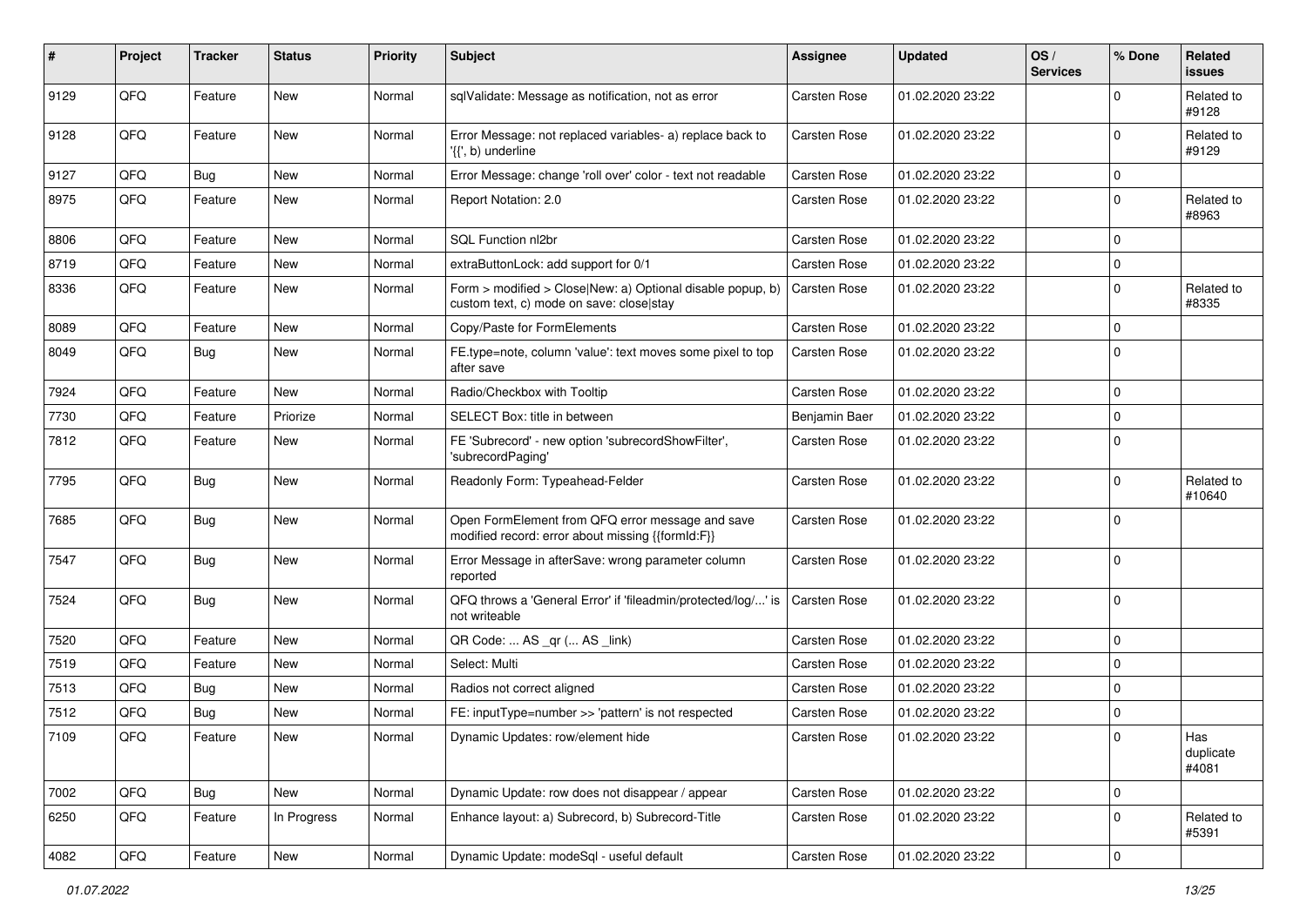| #    | Project | <b>Tracker</b> | <b>Status</b>     | <b>Priority</b> | <b>Subject</b>                                                                                                                            | Assignee      | <b>Updated</b>   | OS/<br><b>Services</b> | % Done       | Related<br>issues    |
|------|---------|----------------|-------------------|-----------------|-------------------------------------------------------------------------------------------------------------------------------------------|---------------|------------------|------------------------|--------------|----------------------|
| 9602 | QFQ     | Feature        | <b>New</b>        | Normal          | Form definition as JSON                                                                                                                   | Carsten Rose  | 01.02.2020 23:21 |                        | <sup>0</sup> | Related to<br>#9600  |
| 7683 | QFQ     | Feature        | New               | Normal          | Special column names in '{{ SELECT  AS link }}' should<br>be detected                                                                     | Carsten Rose  | 01.02.2020 23:21 |                        | $\Omega$     |                      |
| 7681 | QFQ     | Feature        | New               | Normal          | Optional switch off 'check for modified record'                                                                                           | Carsten Rose  | 01.02.2020 23:21 |                        | 0            |                      |
| 7574 | QFQ     | Bug            | <b>New</b>        | Normal          | Substitute error: form element not reported / dont parse<br>Form.note                                                                     | Carsten Rose  | 01.02.2020 23:21 |                        | $\Omega$     |                      |
| 7521 | QFQ     | Feature        | New               | Normal          | TemplateGroup: fe.type=upload                                                                                                             | Carsten Rose  | 01.02.2020 23:21 |                        | $\Omega$     | Related to<br>#9706  |
| 7481 | QFQ     | Feature        | <b>New</b>        | Normal          | Detect 'BaseUrl' automatically                                                                                                            | Carsten Rose  | 01.02.2020 23:21 |                        | $\Omega$     |                      |
| 7342 | QFQ     | Feature        | <b>New</b>        | Normal          | add content = hide_this                                                                                                                   | Carsten Rose  | 01.02.2020 23:21 |                        | $\mathbf 0$  |                      |
| 7280 | QFQ     | Feature        | <b>New</b>        | Normal          | recently used table                                                                                                                       | Carsten Rose  | 01.02.2020 23:21 |                        | 0            |                      |
| 7261 | QFQ     | Bug            | <b>New</b>        | Normal          | Report pathFilename for user without path, only the<br>filename                                                                           | Carsten Rose  | 01.02.2020 23:21 |                        | $\Omega$     |                      |
| 7239 | QFQ     | Feature        | <b>New</b>        | Normal          | TinyMCE: html tag whitelist                                                                                                               | Carsten Rose  | 01.02.2020 23:21 |                        | $\Omega$     | Related to<br>#14320 |
| 7219 | QFQ     | Bug            | <b>New</b>        | Normal          | typeSheadSql / typeAheadSqlPrefetch: change to curly<br>braces                                                                            | Carsten Rose  | 01.02.2020 23:21 |                        | $\Omega$     |                      |
| 7175 | QFQ     | Feature        | <b>New</b>        | Normal          | Upload: md5 hash as filename                                                                                                              | Carsten Rose  | 01.02.2020 23:21 |                        | 0            |                      |
| 6972 | QFQ     | Feature        | Some day<br>maybe | Normal          | Fabric Clipboard / cross browser tab                                                                                                      | Benjamin Baer | 01.02.2020 23:21 |                        | $\Omega$     |                      |
| 6970 | QFQ     | Feature        | Some day<br>maybe | Normal          | tablesorter: default fuer 'sortReset' aendern von 'Ctrl' zu 'Alt'                                                                         | Benjamin Baer | 01.02.2020 23:21 |                        | $\Omega$     |                      |
| 7119 | QFQ     | Feature        | <b>New</b>        | Normal          | Upload: scaleDownWidth, scaleDownHeight                                                                                                   | Carsten Rose  | 01.02.2020 23:21 |                        | $\Omega$     |                      |
| 7102 | QFQ     | Feature        | New               | Normal          | Comment sign in report: '#' and '--'                                                                                                      | Carsten Rose  | 01.02.2020 23:21 |                        | 0            |                      |
| 7099 | QFQ     | Feature        | <b>New</b>        | Normal          | Redesign FormEditor                                                                                                                       | Carsten Rose  | 01.02.2020 23:21 |                        | $\mathbf 0$  |                      |
| 7014 | QFQ     | <b>Bug</b>     | New               | Normal          | Sending invalid emails succeeds when<br>debug.redirectAllMailTo is set                                                                    | Carsten Rose  | 01.02.2020 23:21 |                        | $\Omega$     |                      |
| 6912 | QFQ     | <b>Bug</b>     | New               | Normal          | error Message Var 'deadline' already set in SIP - in Form<br>with FE.value={{deadline:R:::{{deadlinePeriod:Y}}}}                          | Carsten Rose  | 01.02.2020 23:21 |                        | 0            |                      |
| 6855 | QFQ     | Feature        | <b>New</b>        | Normal          | With {{feUser:U}}!={{feUser:T}}: Save / Delete: only possible   Carsten Rose<br>with {{feUserSave:U}}='yes' and '{{feUserDelete:U}}='yes' |               | 01.02.2020 23:21 |                        | $\Omega$     |                      |
| 6765 | QFQ     | Feature        | New               | Normal          | Moeglichkeit via QFQ eigene Logs zu schreiben                                                                                             | Carsten Rose  | 01.02.2020 23:21 |                        | 0            |                      |
| 6677 | QFQ     | <b>Bug</b>     | New               | Normal          | Error message FE Action Element: no/wrong FE reference<br>who cause the problem.                                                          | Carsten Rose  | 01.02.2020 23:21 |                        | $\mathbf 0$  |                      |
| 6609 | QFQ     | Feature        | New               | Normal          | Formlet: JSON API erweitern                                                                                                               | Carsten Rose  | 01.02.2020 23:21 |                        | 50           |                      |
| 6594 | QFQ     | Feature        | New               | Normal          | Excel: on download, check if there is a valid sip                                                                                         | Carsten Rose  | 01.02.2020 23:21 |                        | $\mathbf 0$  |                      |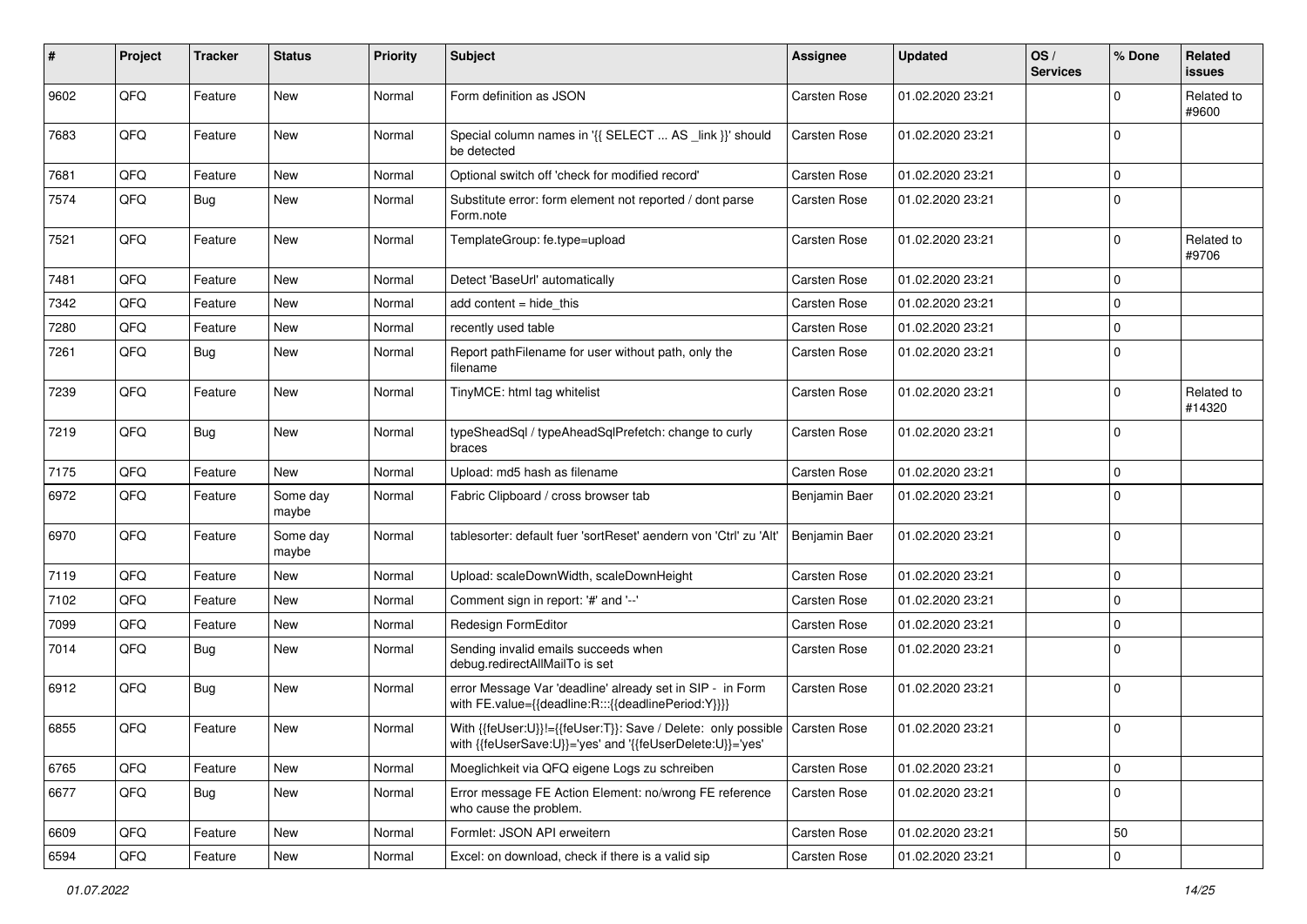| #    | Project | <b>Tracker</b> | <b>Status</b>     | Priority | <b>Subject</b>                                                                                                                                                | Assignee            | <b>Updated</b>   | OS/<br><b>Services</b> | % Done      | Related<br>issues                              |
|------|---------|----------------|-------------------|----------|---------------------------------------------------------------------------------------------------------------------------------------------------------------|---------------------|------------------|------------------------|-------------|------------------------------------------------|
| 6483 | QFQ     | <b>Bug</b>     | New               | Normal   | R Store funktioniert nicht bei 'Report Notation' im FE                                                                                                        | Carsten Rose        | 01.02.2020 23:21 |                        | $\Omega$    |                                                |
| 6462 | QFQ     | <b>Bug</b>     | New               | Normal   | File Upload: Nutzlose Fehlermeldung wenn Datei zu gross                                                                                                       | Carsten Rose        | 01.02.2020 23:21 |                        | $\Omega$    | Related to<br>#6139                            |
| 6437 | QFQ     | Feature        | <b>New</b>        | Normal   | Neuer Mode Button bei FormElementen                                                                                                                           | Carsten Rose        | 01.02.2020 23:21 |                        | $\Omega$    | Related to<br>#9668,<br>Blocked by<br>#9678    |
| 6292 | QFQ     | Feature        | New               | Normal   | Download: File speichern mit Hash aber original Filename in<br>der Datenbank vermerken fuer Downloads                                                         | <b>Carsten Rose</b> | 01.02.2020 23:21 |                        | $\Omega$    |                                                |
| 6289 | QFQ     | Feature        | New               | Normal   | Form: Log                                                                                                                                                     | Carsten Rose        | 01.02.2020 23:21 |                        | $\mathbf 0$ |                                                |
| 5576 | QFQ     | <b>Bug</b>     | New               | Normal   | Using MySQL 'DROP' requires privilege - wich is not really<br>necessary.                                                                                      | Carsten Rose        | 01.02.2020 23:21 |                        | $\Omega$    |                                                |
| 5131 | QFQ     | Feature        | New               | Normal   | Activate Spin Gear ('wait/busy' indicator) via LINK attribute                                                                                                 | Carsten Rose        | 01.02.2020 23:21 |                        | $\mathbf 0$ |                                                |
| 4250 | QFQ     | Feature        | New               | Normal   | AutoCron in QFQ via PHP                                                                                                                                       | Carsten Rose        | 01.02.2020 23:21 |                        | $\Omega$    | Related to<br>#3292,<br>Related to<br>#3291    |
| 3547 | QFQ     | <b>Bug</b>     | <b>New</b>        | Normal   | FE of type 'note' causes writing of empty fields.                                                                                                             | Carsten Rose        | 01.02.2020 23:21 |                        | $\mathbf 0$ |                                                |
| 3504 | QFQ     | Feature        | New               | Normal   | Logging: welche Action FEs werden wann wie ausgefuehrt                                                                                                        | Carsten Rose        | 01.02.2020 23:21 |                        | $\Omega$    | Related to<br>#5458,<br>Related to<br>#4092    |
| 5892 | QFQ     | Feature        | Some day<br>maybe | Normal   | QFQ should use T3 API to manipulate FE GROUP<br>membership                                                                                                    |                     | 01.02.2020 23:20 |                        | 0           |                                                |
| 5452 | QFQ     | Feature        | Some day<br>maybe | Normal   | Thumbnails from PDF: bad quality                                                                                                                              |                     | 01.02.2020 23:20 |                        | $\Omega$    |                                                |
| 4719 | QFQ     | Feature        | Some day<br>maybe | Normal   | Custom Message in Client in case of 'Browser tab close,<br>modification will be lost'                                                                         |                     | 01.02.2020 23:20 |                        | $\Omega$    |                                                |
| 5480 | QFQ     | Feature        | Some day<br>maybe | Normal   | QFQ: Dokumentation mit Screenshots versehen                                                                                                                   | Carsten Rose        | 01.02.2020 23:20 |                        | $\Omega$    | Related to<br>#9879                            |
| 4771 | QFQ     | <b>Bug</b>     | Some day<br>maybe | Normal   | qfq: select-down-values empty after save (edit-form for<br>program administrators)                                                                            | Carsten Rose        | 01.02.2020 23:20 |                        | $\Omega$    | Related to<br>#4549, Has<br>duplicate<br>#4282 |
| 4640 | QFQ     | Feature        | Some day<br>maybe | Normal   | Rename System Forms                                                                                                                                           |                     | 01.02.2020 23:20 |                        | $\mathbf 0$ |                                                |
| 4627 | QFQ     | Feature        | Some day<br>maybe | Normal   | dbupdate: all tables - check 'create', 'modified' if it is<br>possible to change to default 'CURRENT_TIMESTAMP' and<br>modified 'ON UPDATE CURRENT_TIMESTAMP' |                     | 01.02.2020 23:20 |                        | 0           |                                                |
| 4626 | QFQ     | Feature        | Some day<br>maybe | Normal   | Mobile View: 'classBody=qfq-form-right' makes no sense                                                                                                        |                     | 01.02.2020 23:20 |                        | 0           |                                                |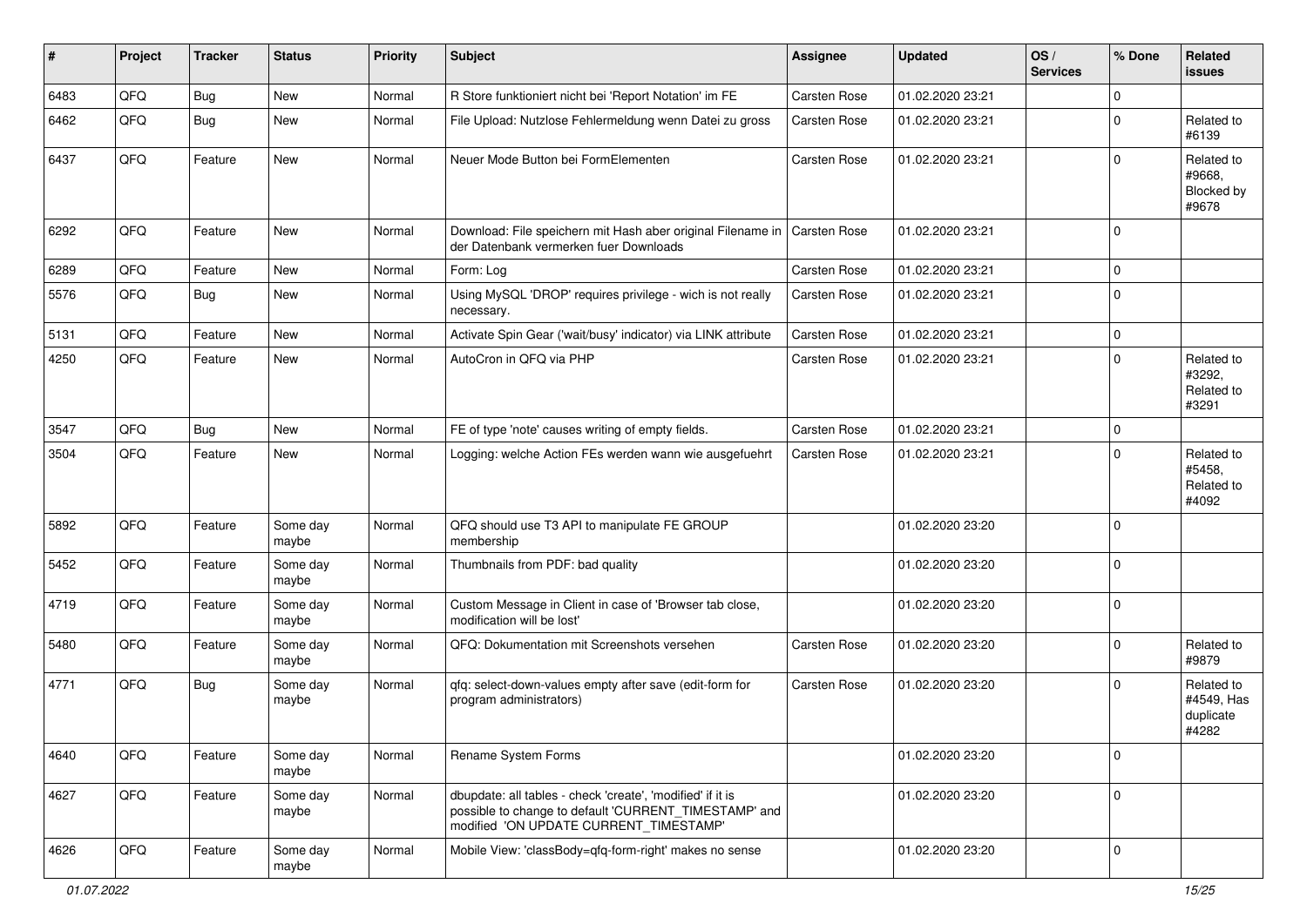| #    | Project | <b>Tracker</b> | <b>Status</b>     | <b>Priority</b> | <b>Subject</b>                                                                       | <b>Assignee</b> | <b>Updated</b>   | OS/<br><b>Services</b> | % Done      | Related<br><b>issues</b>                    |
|------|---------|----------------|-------------------|-----------------|--------------------------------------------------------------------------------------|-----------------|------------------|------------------------|-------------|---------------------------------------------|
| 4551 | QFQ     | Feature        | Some day<br>maybe | Normal          | Set 'pills' via dynamicUpdate to show/hide/disabled                                  |                 | 01.02.2020 23:20 |                        | $\Omega$    | Related to<br>#3752                         |
| 4546 | QFQ     | <b>Bug</b>     | Some day<br>maybe | Normal          | NH: SIP storage is destroyed                                                         |                 | 01.02.2020 23:20 |                        | $\Omega$    |                                             |
| 4536 | QFQ     | Feature        | Some day<br>maybe | Normal          | FE upload: problem with delete if mutliple uploads an<br>FE.name="                   |                 | 01.02.2020 23:20 |                        | $\Omega$    |                                             |
| 4446 | QFQ     | Feature        | Some day<br>maybe | Normal          | New FE get same feldContainerId as last modifed FE                                   |                 | 01.02.2020 23:20 |                        | $\mathbf 0$ |                                             |
| 4659 | QFQ     | <b>Bug</b>     | Some day<br>maybe | Normal          | infoButtonExtra                                                                      | Carsten Rose    | 01.02.2020 23:20 |                        | $\Omega$    |                                             |
| 4650 | QFQ     | Feature        | Some day<br>maybe | Normal          | Convert html to doc/rtf                                                              | Carsten Rose    | 01.02.2020 23:20 |                        | $\Omega$    | Related to<br>#10704                        |
| 4549 | QFQ     | Bug            | Some day<br>maybe | Normal          | TemplateGroups: FE.type SELECT loose selected value<br>after save                    | Carsten Rose    | 01.02.2020 23:20 |                        | $\Omega$    | Related to<br>#4548,<br>Related to<br>#4771 |
| 4443 | QFQ     | Feature        | Some day<br>maybe | Normal          | Form: multiple secondary tables                                                      |                 | 01.02.2020 23:20 |                        | $\Omega$    |                                             |
| 4365 | QFQ     | Feature        | Some day<br>maybe | Normal          | Multi Language: new way of config                                                    | Carsten Rose    | 01.02.2020 23:20 |                        | $\Omega$    |                                             |
| 4343 | QFQ     | Feature        | Some day<br>maybe | Normal          | Link: Classifier to add 'attributes'                                                 | Carsten Rose    | 01.02.2020 23:20 |                        | $\mathbf 0$ | Related to<br>#14077                        |
| 7402 | QFQ     | Bug            | Some day<br>maybe | Normal          | thumbnail cache: outdated picture when permission denied<br>and permission resolved. |                 | 01.02.2020 23:20 |                        | $\mathbf 0$ |                                             |
| 7101 | QFQ     | <b>Bug</b>     | Some day<br>maybe | Normal          | 'form' in SIP and 'report' - breaks                                                  |                 | 01.02.2020 23:20 |                        | $\Omega$    |                                             |
| 5851 | QFQ     | Feature        | Some day<br>maybe | Normal          | Queue System implementieren: MQTT, RabbitMQ                                          |                 | 01.02.2020 23:20 |                        | $\Omega$    | Related to<br>#5715                         |
| 5850 | QFQ     | Feature        | Some day<br>maybe | Normal          | Deployment: In QFQ Doc best practice fuer zeitgemaesses<br>Deployment beschreiben    |                 | 01.02.2020 23:20 |                        | $\Omega$    |                                             |
| 5665 | QFQ     | Feature        | Some day<br>maybe | Normal          | Versuch das '{{!' nicht mehr noetig ist.                                             | Carsten Rose    | 01.02.2020 23:20 |                        | $\Omega$    | Related to<br>#7432,<br>Related to<br>#7434 |
| 5455 | QFG     | Feature        | Some day<br>maybe | Normal          | Mail Redirects grld abhaengig                                                        |                 | 01.02.2020 23:20 |                        | l 0         |                                             |
| 5342 | QFQ     | Feature        | Some day<br>maybe | Normal          | link - with HTML Attributes                                                          |                 | 01.02.2020 23:20 |                        | $\mathbf 0$ | Related to<br>#14077                        |
| 4816 | QFG     | Feature        | Some day<br>maybe | Normal          | Templates for QFQ Reports (Tables, Radios, )                                         |                 | 01.02.2020 23:20 |                        | $\mathbf 0$ |                                             |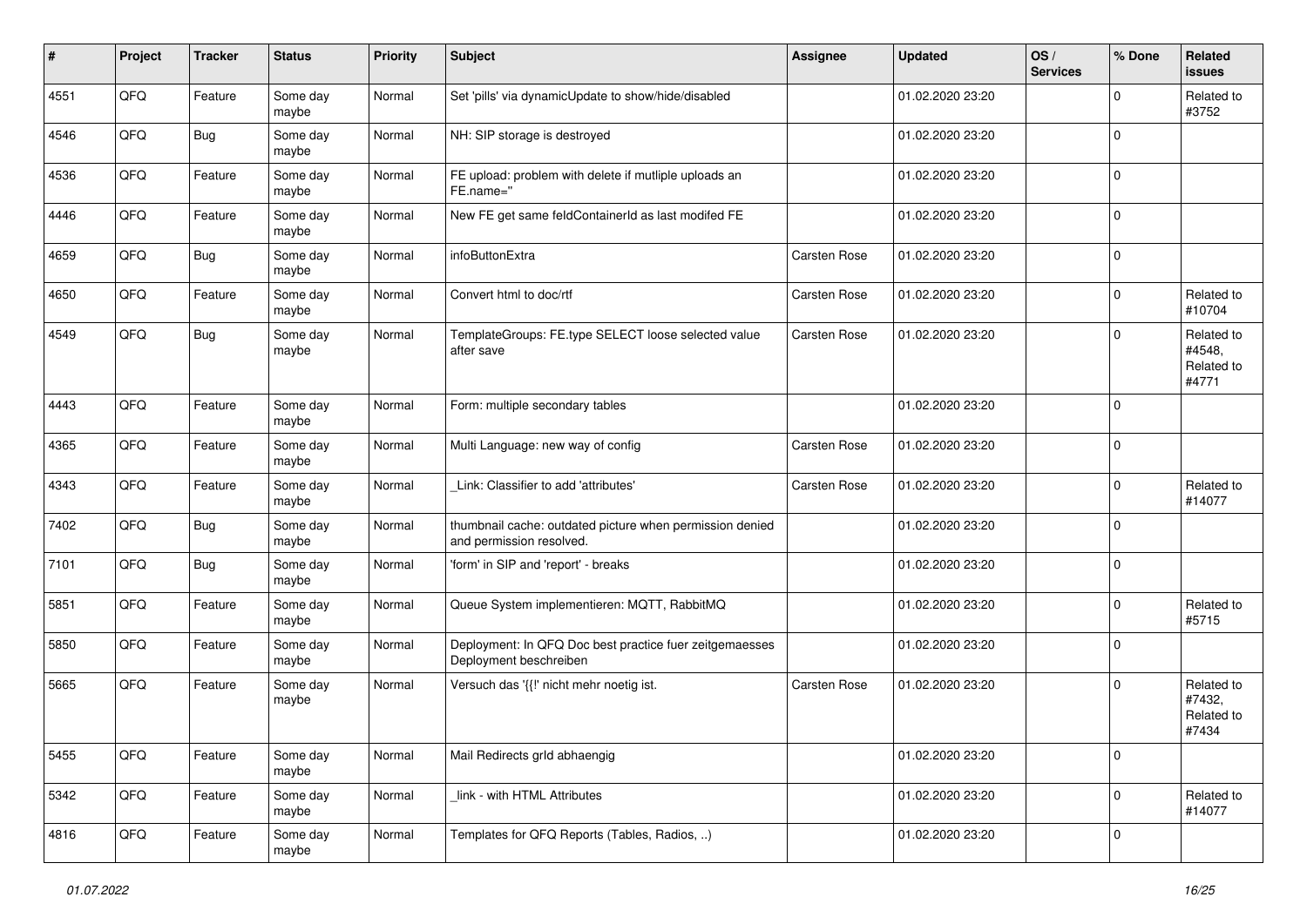| $\sharp$ | Project | <b>Tracker</b> | <b>Status</b>     | <b>Priority</b> | <b>Subject</b>                                                                                                                                           | <b>Assignee</b> | <b>Updated</b>   | OS/<br><b>Services</b> | % Done         | Related<br><b>issues</b>                    |
|----------|---------|----------------|-------------------|-----------------|----------------------------------------------------------------------------------------------------------------------------------------------------------|-----------------|------------------|------------------------|----------------|---------------------------------------------|
| 5024     | QFQ     | Feature        | Some day<br>maybe | Normal          | Fabric: Generate PDF with edits                                                                                                                          | Benjamin Baer   | 01.02.2020 23:20 |                        | $\Omega$       | Related to<br>#10704                        |
| 5428     | QFQ     | Feature        | Some day<br>maybe | Normal          | secure thumbnail: late render on access.                                                                                                                 | Carsten Rose    | 01.02.2020 23:20 |                        | $\mathbf 0$    |                                             |
| 4757     | QFQ     | Feature        | Some day<br>maybe | Normal          | Test subrecord: download links ok? Links ok?                                                                                                             | Carsten Rose    | 01.02.2020 23:20 |                        | $\mathbf 0$    |                                             |
| 4652     | QFQ     | Feature        | Some day<br>maybe | Normal          | UZH CD: Weiterleitung auf benutzerdefinierte 403/404 Seite                                                                                               | Carsten Rose    | 01.02.2020 23:20 |                        | $\mathbf 0$    |                                             |
| 4439     | QFQ     | Feature        | Some day<br>maybe | Normal          | Log: report all actions fired by an FE Element, incl. the<br>original directive (slaveld, sqllnsert, )                                                   |                 | 01.02.2020 23:20 |                        | $\mathbf 0$    | Related to<br>#4432,<br>Related to<br>#5458 |
| 4435     | QFQ     | Feature        | Some day<br>maybe | Normal          | Report: striptags - specify allowed tags                                                                                                                 |                 | 01.02.2020 23:20 |                        | $\Omega$       |                                             |
| 4433     | QFQ     | Feature        | Some day<br>maybe | Normal          | Log when SIP will be destroyed by QFQ for any (security)<br>reason                                                                                       |                 | 01.02.2020 23:20 |                        | $\mathbf 0$    | Related to<br>#4432,<br>Related to<br>#5458 |
| 1234     | QFQ     | Feature        | Some day<br>maybe | Normal          | QF: Record numbering: Im Grid soll in Spalte 1 optional die<br>laufende Nummer der Records angezeigt werden.                                             |                 | 01.02.2020 23:20 |                        | $\Omega$       |                                             |
| 955      | QFQ     | Feature        | Some day<br>maybe | Normal          | QF: Notizen vor/nach dem Form                                                                                                                            |                 | 01.02.2020 23:20 |                        | $\mathbf 0$    |                                             |
| 4454     | QFQ     | Bug            | Some day<br>maybe | Normal          | Required Elements: multiple elements in a row - whole row<br>marked if only one input is empty.                                                          | Benjamin Baer   | 01.02.2020 23:20 |                        | $\Omega$       |                                             |
| 4398     | QFQ     | <b>Bug</b>     | Some day<br>maybe | Normal          | Typeahead: mouse click in a prefilled input opens a single<br>item dropdown with the current value - click on it seems to<br>set the value, not the key. | Benjamin Baer   | 01.02.2020 23:20 |                        | $\mathbf 0$    | Related to<br>#4457                         |
| 4651     | QFQ     | <b>Bug</b>     | Some day<br>maybe | Normal          | "Loading document" Modal wird angezeigt bei uzhcd type=2<br>Ansicht                                                                                      | Carsten Rose    | 01.02.2020 23:20 |                        | $\Omega$       |                                             |
| 4330     | QFQ     | Feature        | Some day<br>maybe | Normal          | Error Message: report missing {{ / }} in sqlUpdate, sqlInsert,<br>sqlDelete, sqlAfter, sqlBefore in FE action elements.                                  | Carsten Rose    | 01.02.2020 23:20 |                        | $\overline{0}$ |                                             |
| 4328     | QFQ     | Bug            | Some day<br>maybe | Normal          | Error Message: Show FE name/number on problems in FE                                                                                                     | Carsten Rose    | 01.02.2020 23:20 |                        | 0              |                                             |
| 8056     | QFQ     | Feature        | Some day<br>maybe | Normal          | Termin Organisation (Reservation)                                                                                                                        |                 | 01.02.2020 23:19 |                        | 0              | Related to<br>#8658                         |
| 7921     | QFG     | Feature        | Some day<br>maybe | Normal          | Rest API Export: URL kuerzer machen                                                                                                                      |                 | 01.02.2020 23:19 |                        | $\mathbf 0$    |                                             |
| 7281     | QFQ     | <b>Bug</b>     | Some day<br>maybe | Normal          | Subrecords: on large screen separator line too short                                                                                                     |                 | 01.02.2020 23:19 |                        | $\mathbf 0$    |                                             |
| 8522     | QFG     | Feature        | Some day<br>maybe | Normal          | build QFQ - npm warnings                                                                                                                                 | Benjamin Baer   | 01.02.2020 23:19 |                        | 50             |                                             |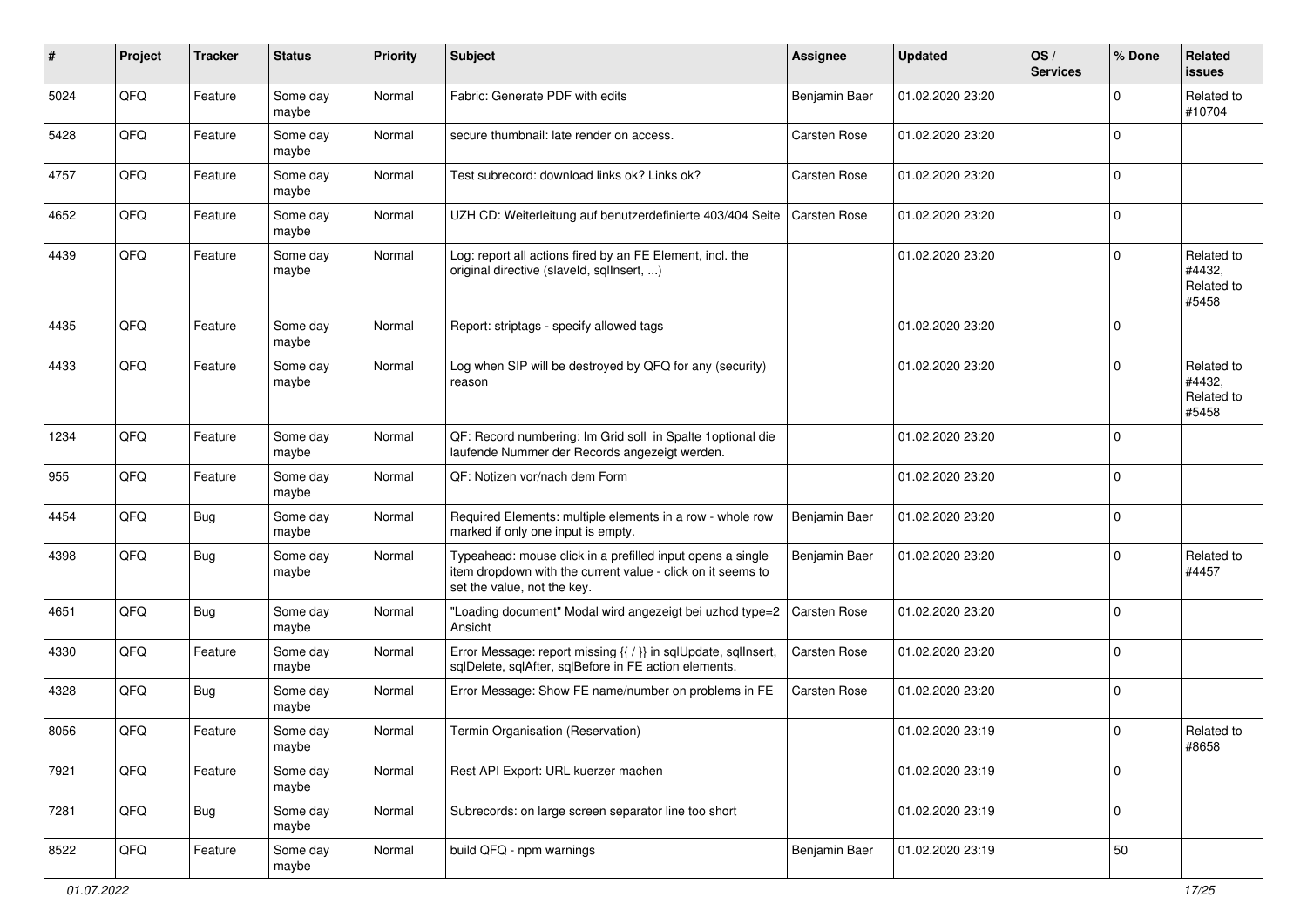| #    | Project | <b>Tracker</b> | <b>Status</b>     | <b>Priority</b> | <b>Subject</b>                                                                                                       | Assignee            | <b>Updated</b>   | OS/<br><b>Services</b> | % Done      | Related<br>issues   |
|------|---------|----------------|-------------------|-----------------|----------------------------------------------------------------------------------------------------------------------|---------------------|------------------|------------------------|-------------|---------------------|
| 7100 | QFQ     | Feature        | Some day<br>maybe | Normal          | Download: log access, max downloads, time limit                                                                      |                     | 01.02.2020 23:19 |                        | $\Omega$    |                     |
| 6704 | QFQ     | Feature        | Some day<br>maybe | Normal          | Upload Mode: Bilder in Notizen rechts sollen aktuellen<br>Upload repräsentieren.                                     |                     | 01.02.2020 23:19 |                        | $\Omega$    | Related to<br>#3264 |
| 6084 | QFQ     | Feature        | Some day<br>maybe | Normal          | New escape type: 'D' - convert date                                                                                  |                     | 01.02.2020 23:19 |                        | $\Omega$    |                     |
| 5923 | QFQ     | Feature        | Some day<br>maybe | Normal          | fillStoreSystemBySqlLate                                                                                             |                     | 01.02.2020 23:19 |                        | $\Omega$    |                     |
| 5895 | QFQ     | Feature        | Some day<br>maybe | Normal          | Tutorial: List of all QFQ Features                                                                                   |                     | 01.02.2020 23:19 |                        | $\mathbf 0$ |                     |
| 5893 | QFQ     | Feature        | Some day<br>maybe | Normal          | Edit on double-click                                                                                                 |                     | 01.02.2020 23:19 |                        | $\Omega$    | Related to<br>#5894 |
| 5991 | QFQ     | Bug            | Some day<br>maybe | Normal          | URLs with ' ' or long parameter are problematic                                                                      | Carsten Rose        | 01.02.2020 23:19 |                        | $\Omega$    |                     |
| 5983 | QFQ     | Feature        | Some day<br>maybe | Normal          | Form Submit (save & update): normalize date/-time FE                                                                 | Carsten Rose        | 01.02.2020 23:19 |                        | $\Omega$    |                     |
| 5877 | QFQ     | Bug            | Some day<br>maybe | Normal          | FE.type=note:bsColumn strange behaviour                                                                              |                     | 01.02.2020 23:19 |                        | $\Omega$    |                     |
| 5805 | QFQ     | Feature        | Some day<br>maybe | Normal          | TypeAHead SQL value instead of key stored                                                                            |                     | 01.02.2020 23:19 |                        | $\Omega$    | Related to<br>#5444 |
| 5852 | QFQ     | Feature        | Some day<br>maybe | Normal          | Logging: mail.log / sql.log - im FE anzeigen und via AJAX<br>aktualisieren                                           | Carsten Rose        | 01.02.2020 23:19 |                        | $\Omega$    | Related to<br>#5885 |
| 5768 | QFQ     | Bug            | Some day<br>maybe | Normal          | '{{pageLanguage:T}}' missing if QFQ is called via api                                                                | Carsten Rose        | 01.02.2020 23:19 |                        | $\mathbf 0$ |                     |
| 5706 | QFQ     | <b>Bug</b>     | Some day<br>maybe | Normal          | upload: fileDestination needs to be sanatized                                                                        | Carsten Rose        | 01.02.2020 23:19 |                        | 0           |                     |
| 5579 | QFQ     | Feature        | Some day<br>maybe | Normal          | Enhance Doc / Presentation: variable type 'link column type'                                                         | <b>Carsten Rose</b> | 01.02.2020 23:19 |                        | $\mathbf 0$ |                     |
| 5557 | QFQ     | <b>Bug</b>     | Some day<br>maybe | Normal          | Form load: STORE_RECORD filled, but should be empty                                                                  | Carsten Rose        | 01.02.2020 23:19 |                        | $\Omega$    |                     |
| 5389 | QFQ     | Feature        | Some day<br>maybe | Normal          | QFQ Design: Multline label / note                                                                                    | Benjamin Baer       | 01.02.2020 23:19 |                        | $\Omega$    |                     |
| 5132 | QFQ     | Feature        | Some day<br>maybe | Normal          | Error Message sendmail missing attachment: more details                                                              | Carsten Rose        | 01.02.2020 23:19 |                        | $\Omega$    |                     |
| 5021 | QFQ     | <b>Bug</b>     | Some day<br>maybe | Normal          | FE.typ=extra - during save displays error 'datum2' already<br>filled in STORE_SIP - the value is stored nevertheless | Carsten Rose        | 01.02.2020 23:19 |                        | 0           | Related to<br>#3875 |
| 4872 | QFQ     | Feature        | Some day<br>maybe | Normal          | Fields of Typo3 page available in STORE_TYPO3                                                                        | Carsten Rose        | 01.02.2020 23:19 |                        | $\Omega$    |                     |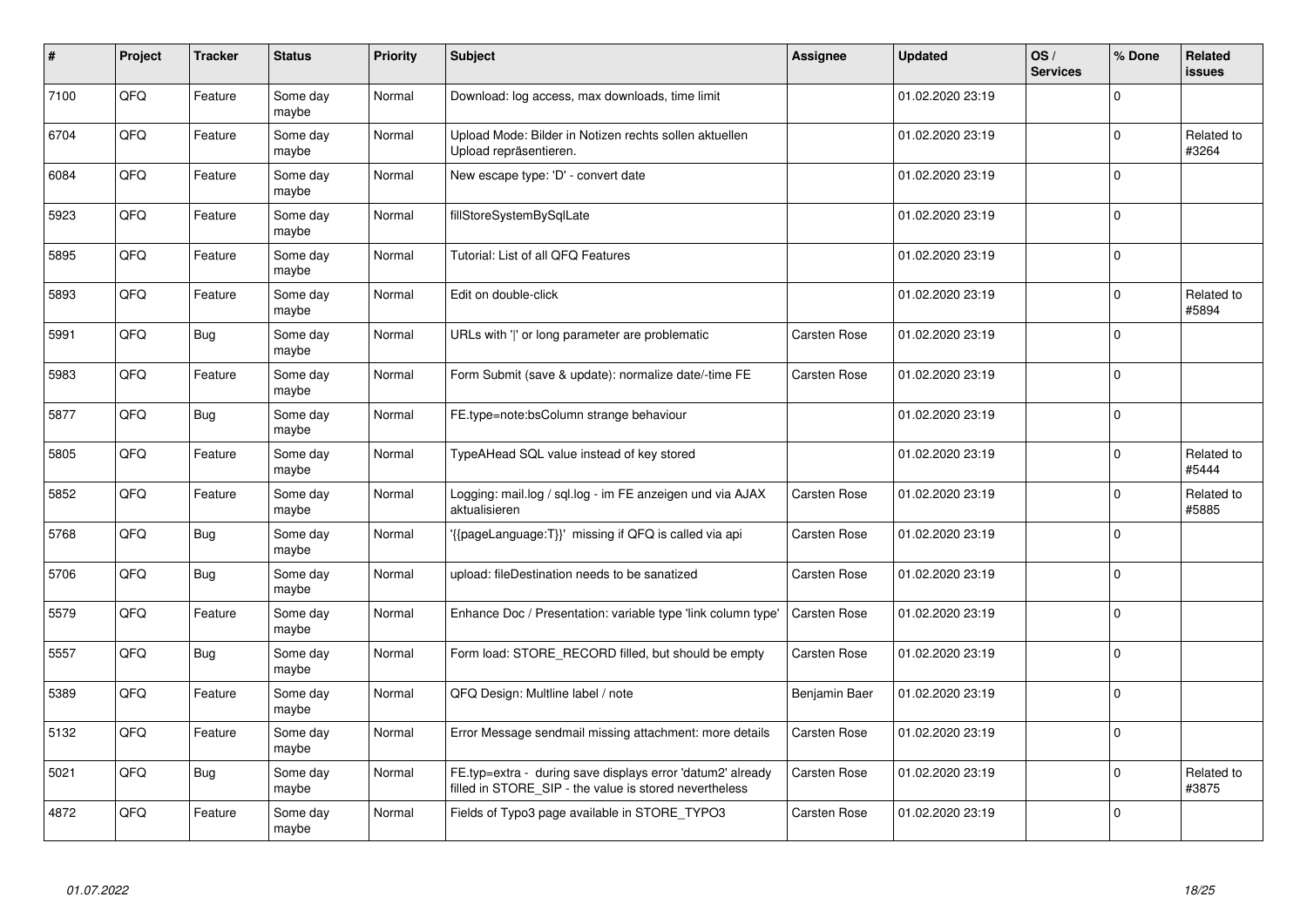| $\pmb{\#}$ | Project | <b>Tracker</b> | <b>Status</b>     | <b>Priority</b> | Subject                                                                                                            | <b>Assignee</b>     | <b>Updated</b>   | OS/<br><b>Services</b> | % Done      | Related<br>issues   |
|------------|---------|----------------|-------------------|-----------------|--------------------------------------------------------------------------------------------------------------------|---------------------|------------------|------------------------|-------------|---------------------|
| 4869       | QFQ     | Feature        | Some day<br>maybe | Normal          | Dynamic Update (show, hide, readonly?, required?) for<br><b>Template Group Elements</b>                            | Carsten Rose        | 01.02.2020 23:19 |                        | $\Omega$    | Related to<br>#4865 |
| 4606       | QFQ     | Feature        | Some day<br>maybe | Normal          | link: qualifier to render bootstrap button                                                                         | Carsten Rose        | 01.02.2020 23:19 |                        | $\mathbf 0$ |                     |
| 4583       | QFQ     | Bug            | Some day<br>maybe | Normal          | Dynamic Update bei TypeAhead Feldern                                                                               | Carsten Rose        | 01.02.2020 23:19 |                        | $\Omega$    |                     |
| 4528       | QFQ     | <b>Bug</b>     | Some day<br>maybe | Normal          | extraButtonLock mit SQLAhead Bug                                                                                   | Carsten Rose        | 01.02.2020 23:19 |                        | $\mathbf 0$ |                     |
| 4092       | QFQ     | <b>Bug</b>     | Some day<br>maybe | Normal          | 1) Logging verbessern wann welches FE warum<br>ausgefuehrt wird, 2) Documentation: Best Practice Template<br>Group | Carsten Rose        | 01.02.2020 23:19 |                        | $\mathbf 0$ | Related to<br>#3504 |
| 3613       | QFQ     | <b>Bug</b>     | Some day<br>maybe | Normal          | note /note unchecked -> note div (col-md) wird weiterhin<br>gerendert                                              | Elias Villiger      | 01.02.2020 23:19 |                        | 100         |                     |
| 9968       | QFQ     | Feature        | Priorize          | Normal          | Tooltip in Links for Developer                                                                                     | Carsten Rose        | 01.02.2020 23:17 |                        | $\mathbf 0$ |                     |
| 8277       | QFQ     | Feature        | Priorize          | Normal          | fe.parameter.default=                                                                                              | Carsten Rose        | 01.02.2020 23:17 |                        | $\Omega$    | Related to<br>#8113 |
| 9928       | QFQ     | Feature        | Priorize          | Normal          | SpecialColumnName: a) Deprecated: ' AS "_+tag " ', b)<br>New: ' AS "_ <tag1><tag2>"</tag2></tag1>                  | Carsten Rose        | 01.02.2020 23:17 |                        | $\Omega$    | Related to<br>#9929 |
| 10014      | QFQ     | Feature        | New               | Normal          | Manual.rst: describe behaviour and process order of<br>fillStoreVar, slaveId, sqlBefore,                           | Carsten Rose        | 01.02.2020 22:31 |                        | $\Omega$    |                     |
| 9855       | QFQ     | <b>Bug</b>     | New               | Normal          | <b>Required Check</b>                                                                                              |                     | 01.02.2020 15:56 |                        | $\mathbf 0$ |                     |
| 9898       | QFQ     | <b>Bug</b>     | Feedback          | Normal          | Formular trotz Timeout gespeichert                                                                                 | Benjamin Baer       | 01.02.2020 15:56 |                        | $\mathbf 0$ |                     |
| 9535       | QFQ     | Bug            | Feedback          | Normal          | Report:  AS '_vertical' - column to wide - vertical >> rot45,<br>rot <sub>90</sub>                                 | Benjamin Baer       | 01.02.2020 15:56 |                        | $\mathbf 0$ |                     |
| 9773       | QFQ     | Bug            | New               | Normal          | form.parameter.formModeGlobal=requiredOff                                                                          | Carsten Rose        | 01.02.2020 15:56 |                        | $\mathbf 0$ |                     |
| 9024       | QFQ     | Bug            | Some day<br>maybe | Normal          | QFQ Einarbeitung                                                                                                   |                     | 01.02.2020 15:56 |                        | $\Omega$    |                     |
| 2643       | QFQ     | <b>Bug</b>     | Some day<br>maybe | Normal          | Zend / PHP Webinars anschauen                                                                                      | Carsten Rose        | 01.02.2020 15:56 |                        | $\Omega$    |                     |
| 9983       | QFQ     | Feature        | New               | Normal          | Report Notation: new keyword 'range'                                                                               | Carsten Rose        | 01.02.2020 15:55 |                        | $\Omega$    |                     |
| 9975       | QFQ     | <b>Bug</b>     | Priorize          | Normal          | Dropdown Menu: 'r:3' broken                                                                                        | Carsten Rose        | 01.02.2020 10:13 |                        | $\Omega$    |                     |
| 9947       | QFQ     | Bug            | Priorize          | Normal          | Unwanted error message if missing 'typeAheadSqlPrefetch'                                                           | <b>Carsten Rose</b> | 01.02.2020 10:13 |                        | l O         |                     |
| 9900       | QFQ     | Feature        | Priorize          | Normal          | Generic API Call: tt-content record >> JSON                                                                        | Carsten Rose        | 01.02.2020 10:13 |                        | $\mathbf 0$ |                     |
| 9862       | QFQ     | <b>Bug</b>     | Priorize          | Normal          | Failed writing to sql mail qfq.log should throw an exception                                                       | Carsten Rose        | 01.02.2020 10:13 |                        | $\mathbf 0$ |                     |
| 8585       | QFQ     | Feature        | Priorize          | Normal          | Enhance Error message for 'unknown form'                                                                           | Carsten Rose        | 01.02.2020 10:13 |                        | $\mathbf 0$ |                     |
| 8584       | QFQ     | Feature        | Priorize          | Normal          | FE 'Action' - never assign to Container (except Template<br>Group)                                                 | Carsten Rose        | 01.02.2020 10:13 |                        | $\mathbf 0$ |                     |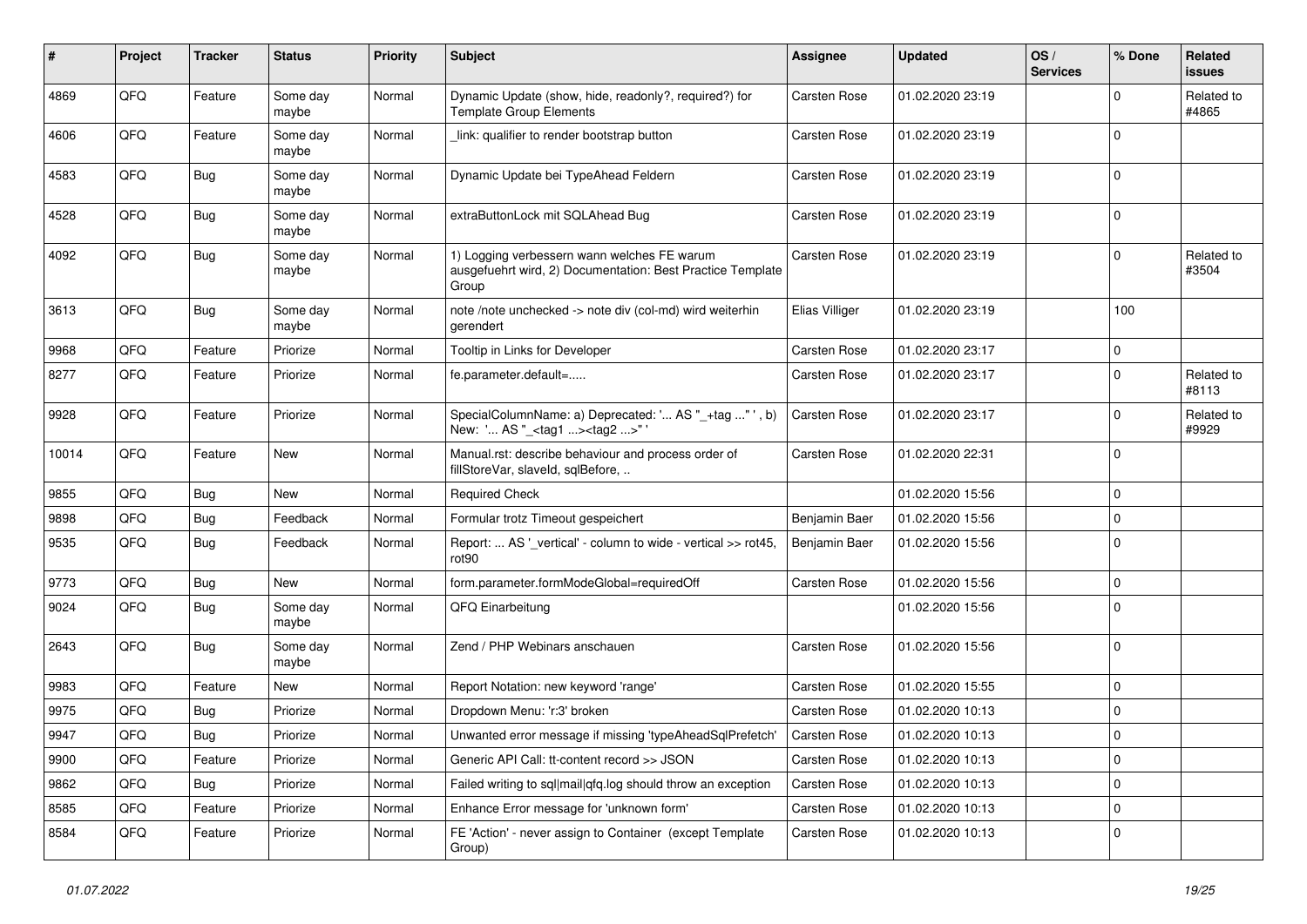| ∦    | Project | Tracker    | <b>Status</b> | <b>Priority</b> | <b>Subject</b>                                                                                                                        | Assignee     | <b>Updated</b>   | OS/<br><b>Services</b> | % Done      | Related<br><b>issues</b> |
|------|---------|------------|---------------|-----------------|---------------------------------------------------------------------------------------------------------------------------------------|--------------|------------------|------------------------|-------------|--------------------------|
| 8037 | QFQ     | Bug        | Priorize      | Normal          | FE.type=upload (advanced mode): {{slaveld:V}} missing<br>during dynamic update                                                        | Carsten Rose | 01.02.2020 10:13 |                        | $\Omega$    |                          |
| 8034 | QFQ     | Feature    | Priorize      | Normal          | FormElement 'data': 22.22.2222 should not be accepted                                                                                 | Carsten Rose | 01.02.2020 10:13 |                        | $\mathbf 0$ |                          |
| 7656 | QFQ     | Bug        | Priorize      | Normal          | FE with required, 'pattern' and 'extraButtonLock': always<br>complain about missing value                                             | Carsten Rose | 01.02.2020 10:13 |                        | $\Omega$    |                          |
| 7630 | QFQ     | Feature    | Priorize      | Normal          | detailed error message for simple upload                                                                                              | Carsten Rose | 01.02.2020 10:13 |                        | $\Omega$    |                          |
| 7616 | QFQ     | <b>Bug</b> | Priorize      | Normal          | Selectlist with Enum & Dynamic Update                                                                                                 | Carsten Rose | 01.02.2020 10:13 |                        | $\Omega$    |                          |
| 7522 | QFQ     | Feature    | Priorize      | Normal          | Inserting default index.html to folder (Avoid Apache<br>Indexing)                                                                     | Carsten Rose | 01.02.2020 10:13 |                        | $\Omega$    |                          |
| 7290 | QFQ     | Feature    | Priorize      | Normal          | FormEditor: title as textarea if LEN(title)>60                                                                                        | Carsten Rose | 01.02.2020 10:13 |                        | $\Omega$    | Blocked by<br>#7682      |
| 7217 | QFQ     | Feature    | Priorize      | Normal          | Download: notice User if `_sip=?` is missing                                                                                          | Carsten Rose | 01.02.2020 10:13 |                        | $\Omega$    |                          |
| 6998 | QFQ     | Feature    | Priorize      | Normal          | Form: with debug=on show column information as tooltip of<br>column label                                                             | Carsten Rose | 01.02.2020 10:13 |                        | $\Omega$    |                          |
| 6574 | QFQ     | <b>Bug</b> | Priorize      | Normal          | gfg.log: Fehlermeldung wurde angezeigt, aber nicht geloggt                                                                            | Carsten Rose | 01.02.2020 10:13 |                        | $\Omega$    |                          |
| 5942 | QFQ     | Feature    | Priorize      | Normal          | 'L' and 'type': append to links, generate via '_link' by using<br>'u:' .                                                              | Carsten Rose | 01.02.2020 10:13 |                        | $\Omega$    |                          |
| 3782 | QFQ     | Bug        | Priorize      | Normal          | Bei fehlerhafter Eingabe (z.B. Datum) sollte das erwartete<br>Format angezeigt werden                                                 | Carsten Rose | 01.02.2020 10:13 |                        | $\Omega$    |                          |
| 7920 | QFQ     | Feature    | <b>New</b>    | Normal          | FE: Syntax Highlight, Zeinlenumbruch                                                                                                  | Carsten Rose | 01.02.2020 10:03 |                        | $\Omega$    |                          |
| 5782 | QFQ     | Feature    | New           | Normal          | NextCloud API                                                                                                                         | Carsten Rose | 01.02.2020 10:02 |                        | $\Omega$    |                          |
| 7660 | QFQ     | Feature    | <b>New</b>    | Normal          | IMAP: import mails to DB, move / delete mails                                                                                         | Carsten Rose | 01.02.2020 09:52 |                        | $\Omega$    |                          |
| 9927 | QFQ     | Feature    | <b>New</b>    | Normal          | QFQ Update: a) Update nur machen wenn BE User<br>eingeloggt ist., b) Bei Fehler genaue Meldung welcher<br>Updateschritt Probleme hat. | Carsten Rose | 22.01.2020 12:59 |                        | $\Omega$    |                          |
| 9853 | QFQ     | Feature    | <b>New</b>    | Normal          | Check das SQL / QFQ / Mail Logfile geschrieben wird                                                                                   |              | 09.01.2020 11:15 |                        | $\Omega$    |                          |
| 9777 | QFQ     | Feature    | <b>New</b>    | Normal          | Logging QFQ Variables                                                                                                                 | Carsten Rose | 16.12.2019 17:17 |                        | $\Omega$    |                          |
| 8702 | QFQ     | Feature    | <b>New</b>    | Normal          | Load Record which is locked: missing user info                                                                                        | Carsten Rose | 11.12.2019 16:16 |                        | $\Omega$    | Related to<br>#9789      |
| 7480 | QFQ     | Feature    | <b>New</b>    | Normal          | Record History (Undo / Redo)                                                                                                          | Carsten Rose | 11.12.2019 16:16 |                        | $\Omega$    | Related to<br>#2361      |
| 6602 | QFQ     | Feature    | <b>New</b>    | Normal          | Formlet: in Report auf Mausklick ein mini-form oeffnen                                                                                | Carsten Rose | 11.12.2019 16:16 |                        | $\Omega$    |                          |
| 4756 | QFQ     | Bug        | <b>New</b>    | Normal          | Form dirty even nothing changes                                                                                                       | Carsten Rose | 11.12.2019 16:16 |                        | $\Omega$    |                          |
| 4023 | QFQ     | Feature    | <b>New</b>    | Normal          | prepared statements - FE action: salveld, sqllnsert,<br>sqlUpdate, sqlDelete, sqlBefore, sqlAfter                                     | Carsten Rose | 11.12.2019 16:15 |                        | $\Omega$    |                          |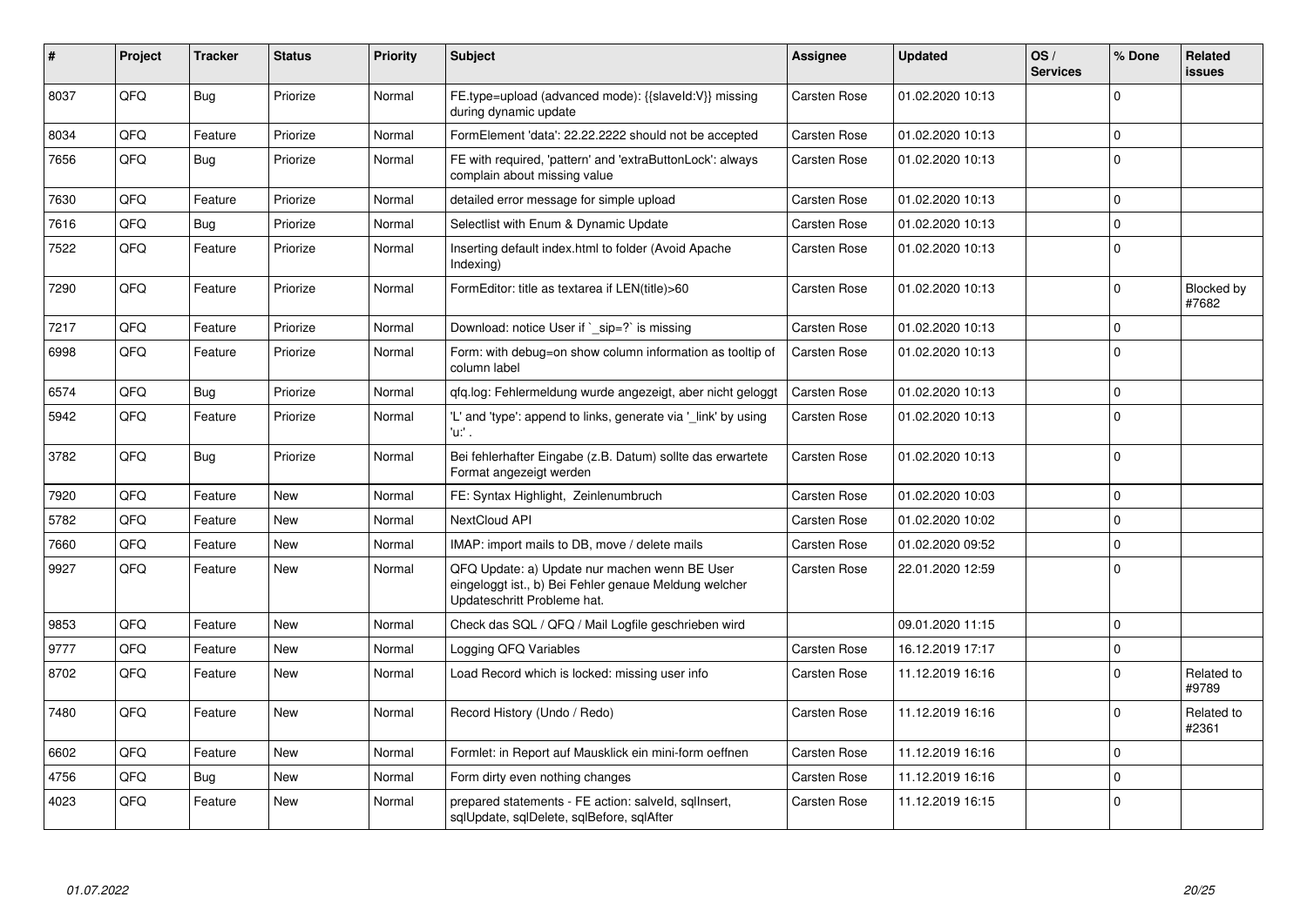| $\sharp$ | Project | <b>Tracker</b> | <b>Status</b>     | <b>Priority</b> | <b>Subject</b>                                                                                                     | <b>Assignee</b> | <b>Updated</b>   | OS/<br><b>Services</b> | % Done      | Related<br><b>issues</b>                    |
|----------|---------|----------------|-------------------|-----------------|--------------------------------------------------------------------------------------------------------------------|-----------------|------------------|------------------------|-------------|---------------------------------------------|
| 2361     | QFQ     | Feature        | <b>New</b>        | Normal          | Logging wer/wann/wo welches Formular aufgerufen hat                                                                | Carsten Rose    | 11.12.2019 16:15 |                        | $\Omega$    | Related to<br>#4432,<br>Related to<br>#7480 |
| 3267     | QFQ     | Feature        | Some day<br>maybe | Normal          | 2 Forms auf einer Seite: real + Read only                                                                          | Carsten Rose    | 11.12.2019 16:03 |                        | $\mathbf 0$ |                                             |
| 3216     | QFQ     | Feature        | Some day<br>maybe | Normal          | dynamic update für checkbox label2                                                                                 | Carsten Rose    | 11.12.2019 16:03 |                        | $\mathbf 0$ | Related to<br>#2081                         |
| 3130     | QFQ     | <b>Bug</b>     | Some day<br>maybe | Normal          | Debug Info's nicht korrekt nach 'New > Save'.                                                                      | Carsten Rose    | 11.12.2019 16:03 |                        | $\mathbf 0$ | Related to<br>#3253                         |
| 2950     | QFQ     | Feature        | Some day<br>maybe | Normal          | Inhalt QFQ Records als File                                                                                        |                 | 11.12.2019 16:03 |                        | $\mathbf 0$ |                                             |
| 2995     | QFQ     | Feature        | Some day<br>maybe | Normal          | Dropdown JQuery Plugin: 'chosen' - Moeglichkeit um Select<br>Listen mehr Funktion zu geben. Kein Bootstrap noetig. | Carsten Rose    | 11.12.2019 16:03 |                        | $\Omega$    |                                             |
| 2063     | QFQ     | Bug            | Some day<br>maybe | Normal          | Pills auf 'inaktiv' setzen falls keine Element auf dem Pill<br>sichtbar sind.                                      | Benjamin Baer   | 11.12.2019 16:03 |                        | $\mathbf 0$ | Related to<br>#3752                         |
| 2084     | QFQ     | Feature        | Some day<br>maybe | Normal          | Mailto mit encryption: Subrecord                                                                                   | Carsten Rose    | 11.12.2019 16:03 |                        | $\mathbf 0$ | Related to<br>#2082                         |
| 1946     | QFQ     | Feature        | Some day<br>maybe | Normal          | Kontrolle ob der ReadOnly Modus bei den<br>Formularelementen korrekt implementiert ist                             | Carsten Rose    | 11.12.2019 16:03 |                        | $\mathbf 0$ |                                             |
| 1635     | QFQ     | Feature        | Some day<br>maybe | Normal          | QFQ Extension content record: weitere Optionen<br>einblenden.                                                      | Carsten Rose    | 11.12.2019 16:03 |                        | $\mathbf 0$ |                                             |
| 1623     | QFQ     | Feature        | Some day<br>maybe | Normal          | RealURL                                                                                                            |                 | 11.12.2019 16:03 |                        | 30          |                                             |
| 1510     | QFQ     | Feature        | Some day<br>maybe | Normal          | jquery von google laden, falls das nicht geht lokal                                                                |                 | 11.12.2019 16:03 |                        | $\mathbf 0$ |                                             |
| 1253     | QFQ     | Feature        | Some day<br>maybe | Normal          | QF: Colorpicker                                                                                                    |                 | 11.12.2019 16:03 |                        | $\mathbf 0$ |                                             |
| 1251     | QFQ     | Feature        | Some day<br>maybe | Normal          | QF: Combo                                                                                                          |                 | 11.12.2019 16:03 |                        | $\mathbf 0$ |                                             |
| 4293     | QFQ     | Bug            | Some day<br>maybe | Normal          | Download broken if token 'd:' is missing - but no error<br>message                                                 | Carsten Rose    | 11.12.2019 16:03 |                        | $\mathbf 0$ | Related to<br>#7514                         |
| 4259     | QFQ     | Feature        | Some day<br>maybe | Normal          | Instant trigger a cron job                                                                                         | Carsten Rose    | 11.12.2019 16:03 |                        | $\mathbf 0$ |                                             |
| 4138     | QFQ     | Bug            | Some day<br>maybe | Normal          | style fehlt                                                                                                        |                 | 11.12.2019 16:03 |                        | 0           |                                             |
| 4122     | QFQ     | Bug            | Some day<br>maybe | Normal          | file: Render Mode hat keinen Effekt                                                                                |                 | 11.12.2019 16:03 |                        | 0           |                                             |
| 4197     | QFG     | Feature        | Some day<br>maybe | Normal          | Unit Test fuer JSON Stream von QuickFormQuery.php ><br>doForm()                                                    | Carsten Rose    | 11.12.2019 16:03 |                        | 0           |                                             |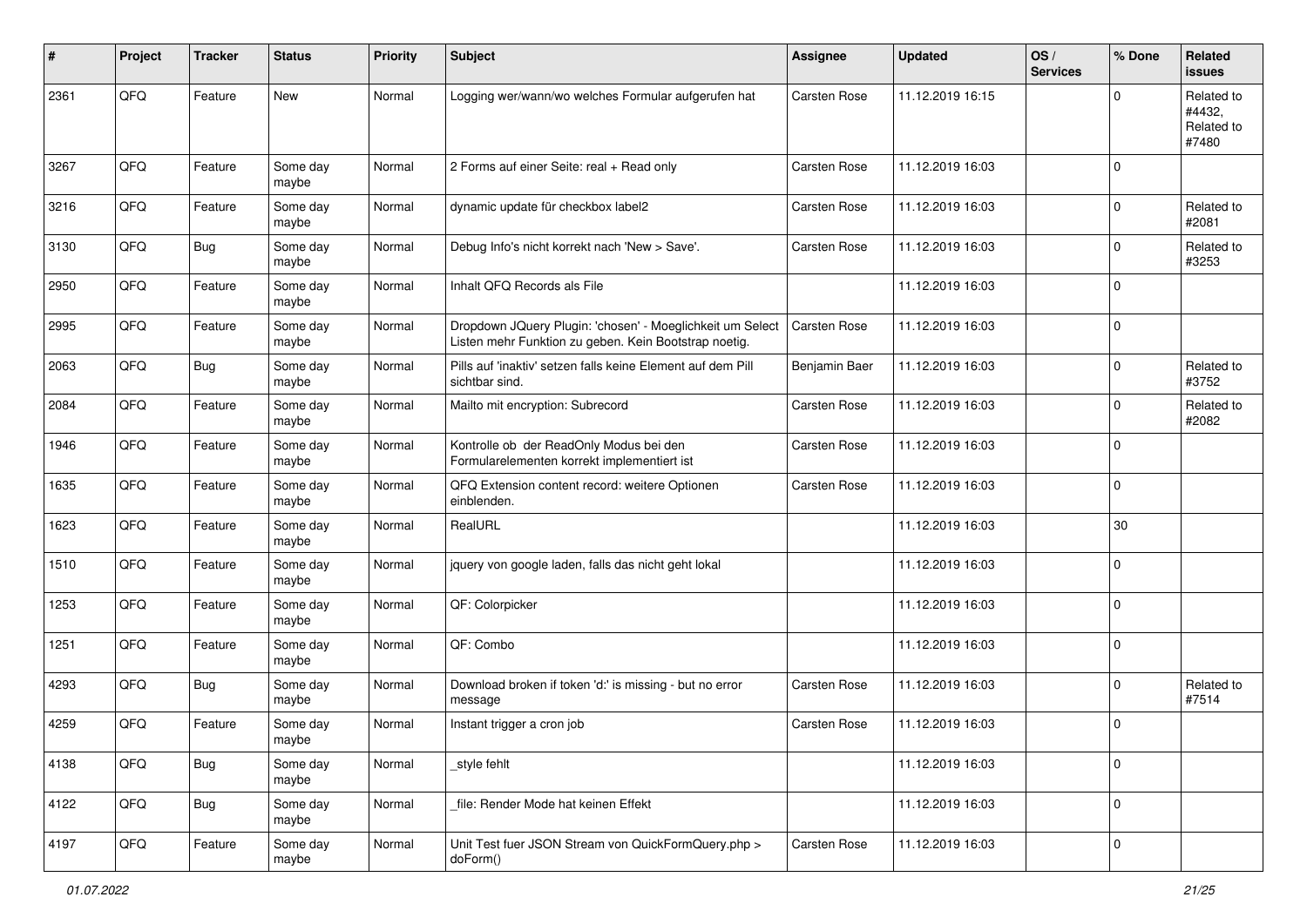| #    | Project | <b>Tracker</b> | <b>Status</b>     | <b>Priority</b> | Subject                                                                                                                                                  | <b>Assignee</b> | <b>Updated</b>   | OS/<br><b>Services</b> | % Done      | Related<br><b>issues</b>                    |
|------|---------|----------------|-------------------|-----------------|----------------------------------------------------------------------------------------------------------------------------------------------------------|-----------------|------------------|------------------------|-------------|---------------------------------------------|
| 4027 | QFQ     | Feature        | Some day<br>maybe | Normal          | Missing: orange 'check' / 'bullet'                                                                                                                       |                 | 11.12.2019 16:03 |                        | $\mathbf 0$ |                                             |
| 4026 | QFQ     | Feature        | Some day<br>maybe | Normal          | sqlLog.sql: log number of FE.id                                                                                                                          | Carsten Rose    | 11.12.2019 16:03 |                        | $\mathbf 0$ | Related to<br>#5458                         |
| 4008 | QFQ     | <b>Bug</b>     | Some day<br>maybe | Normal          | FormElemen.type=sendmail: wrong 'TO' if 'real<br>name <rea@mail.to>' is used</rea@mail.to>                                                               | Carsten Rose    | 11.12.2019 16:03 |                        | $\mathbf 0$ |                                             |
| 3991 | QFQ     | Feature        | Some day<br>maybe | Normal          | report: Columnname '_skipWrap' skips 'fbeg', 'fend'                                                                                                      | Carsten Rose    | 11.12.2019 16:03 |                        | $\mathbf 0$ |                                             |
| 3947 | QFQ     | Feature        | Some day<br>maybe | Normal          | Attack detectect: logout current user                                                                                                                    | Carsten Rose    | 11.12.2019 16:03 |                        | $\mathbf 0$ | Related to<br>#5458.<br>Related to<br>#6299 |
| 3942 | QFQ     | Feature        | Some day<br>maybe | Normal          | Action Elemente: neu generierte IDs via FE weitergeben                                                                                                   | Carsten Rose    | 11.12.2019 16:03 |                        | $\mathbf 0$ | Related to<br>#3941                         |
| 3941 | QFQ     | Feature        | Some day<br>maybe | Normal          | sqlAfter: es sollten mehrere moeglich sein                                                                                                               | Carsten Rose    | 11.12.2019 16:03 |                        | $\mathbf 0$ | Related to<br>#3942                         |
| 3905 | QFQ     | Feature        | Some day<br>maybe | Normal          | Documentation: Best Practice anhand eines Online<br>Bewerbungstools                                                                                      | Carsten Rose    | 11.12.2019 16:03 |                        | $\mathbf 0$ |                                             |
| 3900 | QFQ     | Feature        | Some day<br>maybe | Normal          | Extend documentation of 'Copy / Paste'                                                                                                                   | Carsten Rose    | 11.12.2019 16:03 |                        | $\mathbf 0$ | Related to<br>#3899                         |
| 3895 | QFQ     | Bug            | Some day<br>maybe | Normal          | typeahead pedantic: on lehrkredit Idap webpass - if only one<br>person is in dropdown, such person can't be selected                                     | Carsten Rose    | 11.12.2019 16:03 |                        | $\mathbf 0$ |                                             |
| 3882 | QFQ     | Bug            | Some day<br>maybe | Normal          | templateGroup: disable 'add' if limit is reached - funktioniert<br>nicht wenn bereits records existierten                                                | Carsten Rose    | 11.12.2019 16:03 |                        | $\mathbf 0$ |                                             |
| 3879 | QFQ     | Feature        | Some day<br>maybe | Normal          | Form 'FormElement': Beim Feld 'name' rechts in der Notiz<br>einen Link einblenden - a) aktuelle Definition anzeigen, b)<br>Spalte in der Tabelle anlegen |                 | 11.12.2019 16:03 |                        | $\mathbf 0$ |                                             |
| 3878 | QFQ     | Feature        | Some day<br>maybe | Normal          | Form 'FormElement': Spalte 'name' typeAhead mit<br>Spaltennamen der Primarytable.                                                                        |                 | 11.12.2019 16:03 |                        | $\mathbf 0$ |                                             |
| 3877 | QFQ     | Feature        | Some day<br>maybe | Normal          | FormEditor: die Felder die aktuell nicht gebraucht werden<br>nur auf readonly/disabled setzen (nicht ausblenden > das<br>irritiert.                      | Carsten Rose    | 11.12.2019 16:03 |                        | $\mathbf 0$ |                                             |
| 3811 | QFQ     | <b>Bug</b>     | Some day<br>maybe | Normal          | Dynamic Update: extraButtonInfo - Text aktualisieren                                                                                                     | Carsten Rose    | 11.12.2019 16:03 |                        | $\mathbf 0$ | Related to<br>#11517                        |
| 3750 | QFQ     | <b>Bug</b>     | Some day<br>maybe | Normal          | FE in a row: if one violates check, all are red                                                                                                          | Carsten Rose    | 11.12.2019 16:03 |                        | $\mathbf 0$ |                                             |
| 3646 | QFQ     | Feature        | Some day<br>maybe | Normal          | Moeglichkeit HTML Tags in Reports auszugeben (zu<br>enkodieren: htmlspecialchars)                                                                        |                 | 11.12.2019 16:02 |                        | $\mathbf 0$ | Related to<br>#14320                        |
| 3692 | QFQ     | Feature        | Some day<br>maybe | Normal          | QFQ Webseite                                                                                                                                             | Benjamin Baer   | 11.12.2019 16:02 |                        | $\mathbf 0$ | Related to<br>#5033                         |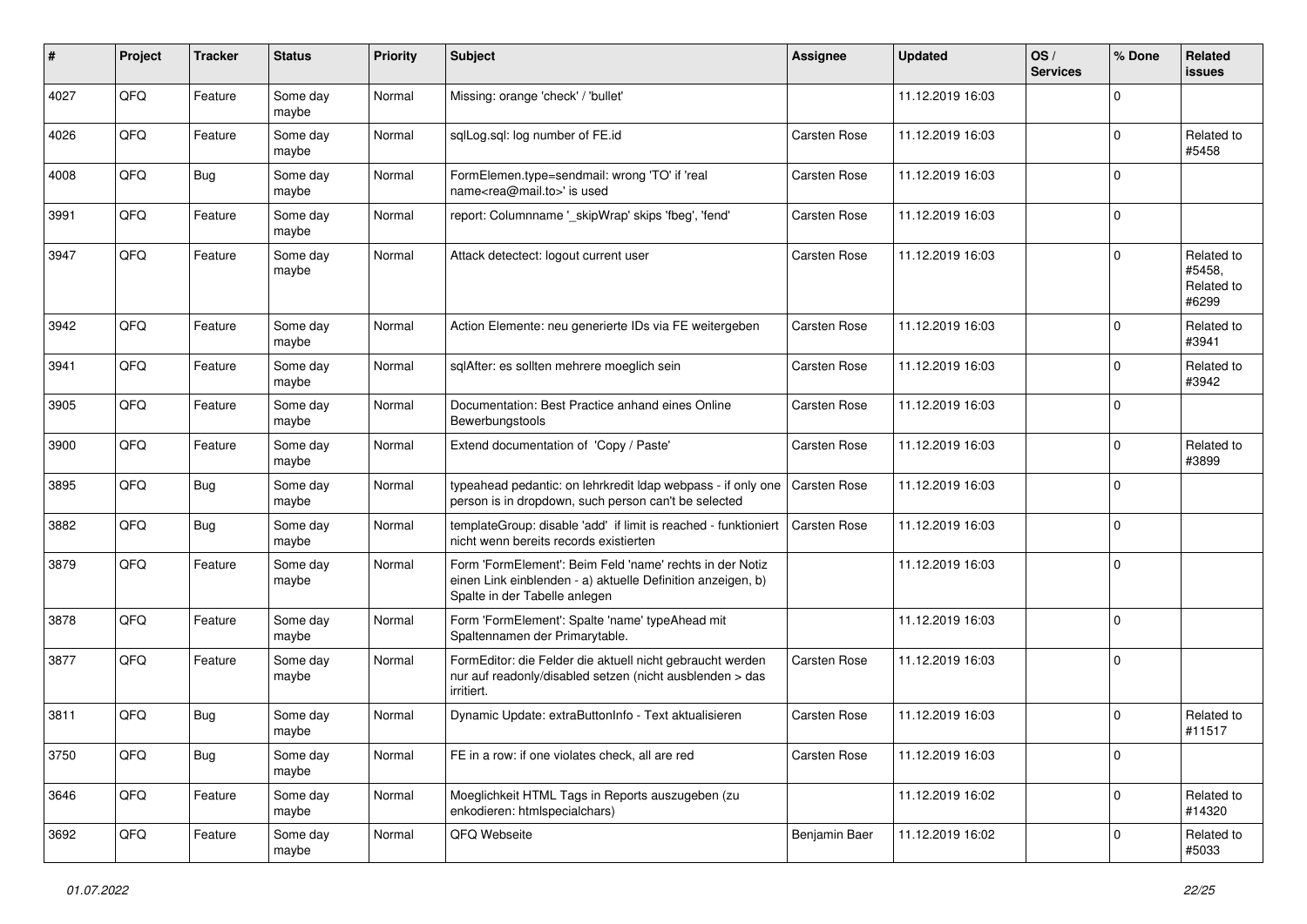| $\vert$ # | Project | <b>Tracker</b> | <b>Status</b>     | <b>Priority</b> | <b>Subject</b>                                                                                                                               | Assignee            | <b>Updated</b>   | OS/<br><b>Services</b> | % Done      | Related<br><b>issues</b>                    |
|-----------|---------|----------------|-------------------|-----------------|----------------------------------------------------------------------------------------------------------------------------------------------|---------------------|------------------|------------------------|-------------|---------------------------------------------|
| 3708      | QFQ     | Feature        | Some day<br>maybe | Normal          | Form: input - 'specialchars', 'none'  gewisse tags<br>erlauben, andere verbieten                                                             | Carsten Rose        | 11.12.2019 16:02 |                        | $\Omega$    | Related to<br>#14320                        |
| 3682      | QFQ     | Bug            | Some day<br>maybe | Normal          | Dynamic update: Radio buttons                                                                                                                | Carsten Rose        | 11.12.2019 16:02 |                        | $\Omega$    |                                             |
| 3677      | QFQ     | Feature        | Some day<br>maybe | Normal          | wkhtmltopdf: FE User access prohibited, if client IP changes<br>- \$TYPO3_CONF_VARS[FE][lockIP]                                              | <b>Carsten Rose</b> | 11.12.2019 16:02 |                        | $\Omega$    |                                             |
| 3666      | QFQ     | Feature        | Some day<br>maybe | Normal          | a) Performance Messung: mysql_real_escape_string() im<br>Vergleich zu str_replace(), b) doppeltes Aufrufen von<br>mysql real escape string() | Carsten Rose        | 11.12.2019 16:02 |                        | $\Omega$    |                                             |
| 3617      | QFQ     | Feature        | Some day<br>maybe | Normal          | Load javascripts at bottom                                                                                                                   |                     | 11.12.2019 16:02 |                        | $\Omega$    |                                             |
| 3588      | QFQ     | <b>Bug</b>     | Some day<br>maybe | Normal          | templateGroup: versteckte Elemente werden weiterhin<br>gespeichert.                                                                          | Carsten Rose        | 11.12.2019 16:02 |                        | $\Omega$    |                                             |
| 3495      | QFQ     | Feature        | Some day<br>maybe | Normal          | Predifined Parameter werden nicht in '+' (add new record)<br>SIP gerendert.                                                                  |                     | 11.12.2019 16:02 |                        | $\Omega$    |                                             |
| 3415      | QFQ     | Feature        | Some day<br>maybe | Normal          | FE Login Box Templatefile                                                                                                                    | Benjamin Baer       | 11.12.2019 16:02 |                        | 0           |                                             |
| 3458      | QFQ     | Feature        | Some day<br>maybe | Normal          | Display 'Edit Form Element'-Checkbox on form: should<br>depend on FE Group                                                                   | Carsten Rose        | 11.12.2019 16:02 |                        | $\Omega$    | Related to<br>#3447                         |
| 3457      | QFQ     | Feature        | Some day<br>maybe | Normal          | LDAP: concat multi values to one single entry                                                                                                | Carsten Rose        | 11.12.2019 16:02 |                        | $\mathbf 0$ |                                             |
| 3402      | QFQ     | Feature        | Some day<br>maybe | Normal          | Syntax Highlighting via CodeMirror                                                                                                           | Carsten Rose        | 11.12.2019 16:02 |                        | 100         | Related to<br>#3207                         |
| 3385      | QFQ     | Feature        | Some day<br>maybe | Normal          | templateGroup: insert/update/delete non primary records                                                                                      | Carsten Rose        | 11.12.2019 16:02 |                        | $\Omega$    |                                             |
| 3350      | QFQ     | Feature        | Some day<br>maybe | Normal          | FormEditor: Hilfetext hinter 'checktype'                                                                                                     | Carsten Rose        | 11.12.2019 16:02 |                        | $\Omega$    |                                             |
| 3349      | QFQ     | Bug            | Some day<br>maybe | Normal          | config.qfq.ini: a) vertraegt keine '=' im Value (z.B. Passwort),<br>b) Values sollten in ticks einschliessbar sein (spaces, )                | Carsten Rose        | 11.12.2019 16:02 |                        | $\Omega$    |                                             |
| 3332      | QFQ     | Feature        | Some day<br>maybe | Normal          | Uploads: Thumbnails, Details zum hochgeladenen File                                                                                          | Carsten Rose        | 11.12.2019 16:02 |                        | $\Omega$    | Related to<br>#3264,<br>Related to<br>#5333 |
| 3331      | QFQ     | Feature        | Some day<br>maybe | Normal          | Default Tooltip fuer _page? Links: mit Form und Record ID                                                                                    | Carsten Rose        | 11.12.2019 16:02 |                        | $\Omega$    |                                             |
| 3291      | QFQ     | Feature        | Some day<br>maybe | Normal          | AutoCron websiteToken                                                                                                                        | Carsten Rose        | 11.12.2019 16:02 |                        | $\Omega$    | Related to<br>#4250                         |
| 3285      | QFQ     | Feature        | Some day<br>maybe | Normal          | Zeichenlimit pro Feld: textarea / editor                                                                                                     | Carsten Rose        | 11.12.2019 16:02 |                        | $\Omega$    |                                             |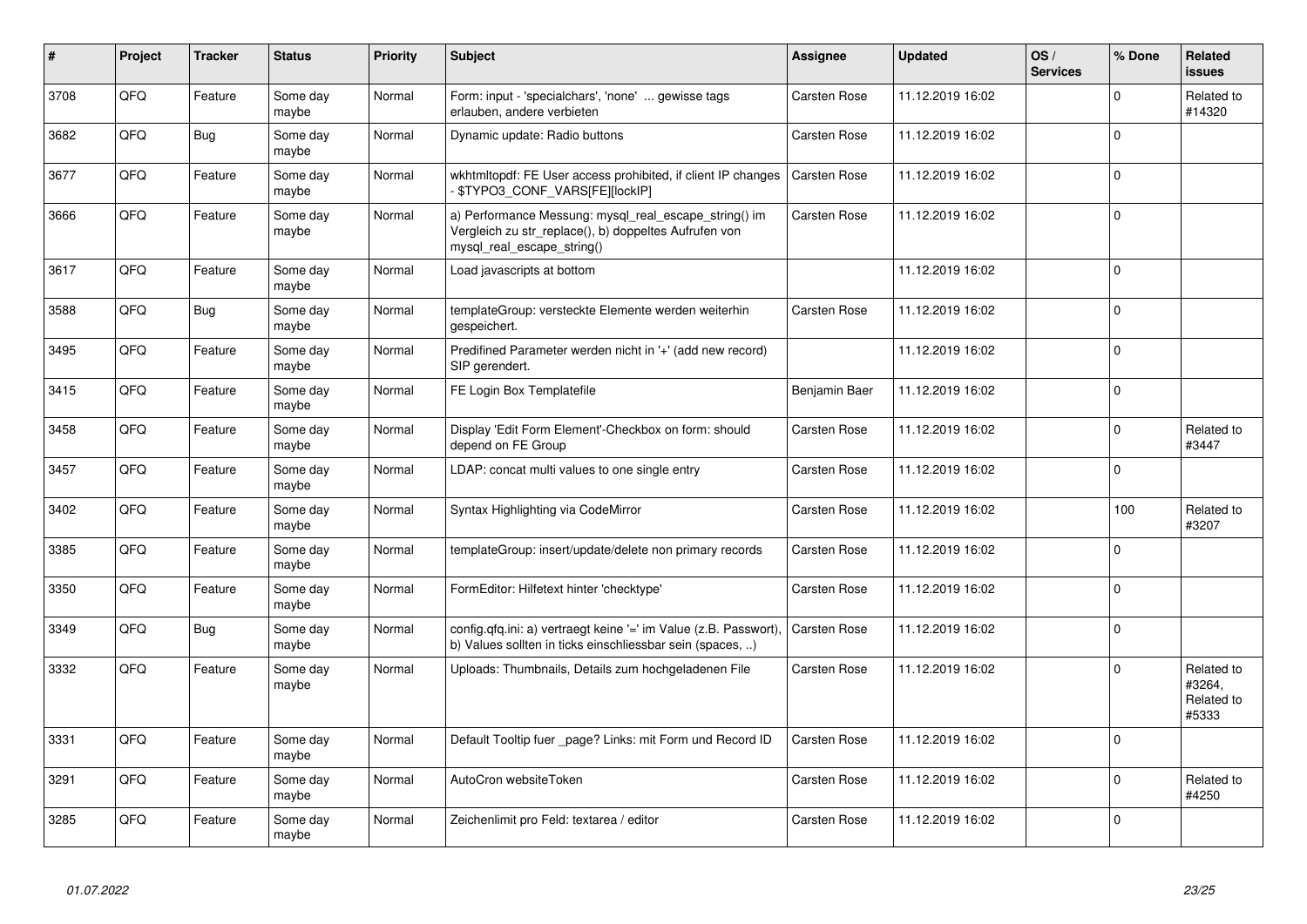| #    | Project | <b>Tracker</b> | <b>Status</b>     | <b>Priority</b> | <b>Subject</b>                                                                                            | <b>Assignee</b>     | <b>Updated</b>   | OS/<br><b>Services</b> | % Done       | <b>Related</b><br><b>issues</b> |
|------|---------|----------------|-------------------|-----------------|-----------------------------------------------------------------------------------------------------------|---------------------|------------------|------------------------|--------------|---------------------------------|
| 5160 | QFQ     | Feature        | Some day<br>maybe | Normal          | QFQ collaborative / together.js, ShareJS, y-js, collaborative,                                            |                     | 11.12.2019 16:02 |                        | $\Omega$     |                                 |
| 5129 | QFQ     | Feature        | Some day<br>maybe | Normal          | Reports: SQL fuer x Achse und y Achse                                                                     |                     | 11.12.2019 16:02 |                        | $\Omega$     |                                 |
| 4974 | QFQ     | Feature        | Some day<br>maybe | Normal          | Long polling - inform all listening clients of changes                                                    |                     | 11.12.2019 16:02 |                        | 0 I          |                                 |
| 4956 | QFQ     | Feature        | Some day<br>maybe | Normal          | Sendmail: Benutzerdefinierte Headers                                                                      | <b>Carsten Rose</b> | 11.12.2019 16:02 |                        | $\Omega$     |                                 |
| 4839 | QFQ     | Feature        | Some day<br>maybe | Normal          | qfq-handle in <head> Abschnitt</head>                                                                     | Carsten Rose        | 11.12.2019 16:02 |                        | l 0          |                                 |
| 4444 | QFQ     | Feature        | Some day<br>maybe | Normal          | FE.type=upload: detect mime type                                                                          |                     | 11.12.2019 16:02 |                        | $\Omega$     | Related to<br>#4303             |
| 4442 | QFQ     | Feature        | Some day<br>maybe | Normal          | Special Column Name: _link - new symbol G (Glyph) to<br>choose any available symbol                       |                     | 11.12.2019 16:02 |                        | $\Omega$     |                                 |
| 4441 | QFQ     | <b>Bug</b>     | Some day<br>maybe | Normal          | \$ SERVER Vars sollten nur aus dem Store genommen<br>werden - Code entsprechend anpassen.                 |                     | 11.12.2019 16:02 |                        | $\Omega$     |                                 |
| 4440 | QFQ     | Feature        | Some day<br>maybe | Normal          | Manual.rst: explain how to. expand PHP Session to 4h                                                      |                     | 11.12.2019 16:02 |                        | $\Omega$     |                                 |
| 4420 | QFQ     | Feature        | Some day<br>maybe | Normal          | Client: Local Storage - store the changes of a form, local in<br>the browser.                             | Benjamin Baer       | 11.12.2019 16:02 |                        | $\Omega$     |                                 |
| 4349 | QFQ     | Feature        | Some day<br>maybe | Normal          | link download: downloaded external URL to<br>deliver/concatenate - check mimetipe and handle it correctly | Carsten Rose        | 11.12.2019 16:02 |                        | $\mathbf 0$  |                                 |
| 6715 | QFQ     | Feature        | Some day<br>maybe | Normal          | Code-Refactoring: dbArray vereinheitlichen                                                                | Carsten Rose        | 11.12.2019 16:02 |                        | $\mathbf 0$  |                                 |
| 6515 | QFQ     | Feature        | Some day<br>maybe | Normal          | Formular: Felder dynamisch ein/ausblenden                                                                 |                     | 11.12.2019 16:02 |                        | $\mathbf{0}$ |                                 |
| 6299 | QFQ     | Feature        | Some day<br>maybe | Normal          | Attack detection: log table with invalid SIP access                                                       |                     | 11.12.2019 16:02 |                        | $\mathbf 0$  | Related to<br>#3947             |
| 6288 | QFQ     | Feature        | Some day<br>maybe | Normal          | Best Practice: Erklaeren wie man ein Formular ganz in<br>'weiss' erstellen kann                           |                     | 11.12.2019 16:02 |                        | $\Omega$     |                                 |
| 6083 | QFQ     | Feature        | Some day<br>maybe | Normal          | Dynamic Update: Value Check via SQL                                                                       |                     | 11.12.2019 16:02 |                        | $\Omega$     |                                 |
| 5783 | QFQ     | Feature        | Some day<br>maybe | Normal          | <b>BPMN View/Edit</b>                                                                                     |                     | 11.12.2019 16:02 |                        | $\Omega$     |                                 |
| 7336 | QFQ     | Feature        | Some day<br>maybe | Normal          | PDF Upload: disallow PDFs with specific Meta information                                                  | Carsten Rose        | 11.12.2019 16:01 |                        | $\mathbf 0$  |                                 |
| 7108 | QFQ     | Feature        | Some day<br>maybe | Normal          | QFQ Wrap Elements                                                                                         |                     | 11.12.2019 16:01 |                        | $\Omega$     |                                 |